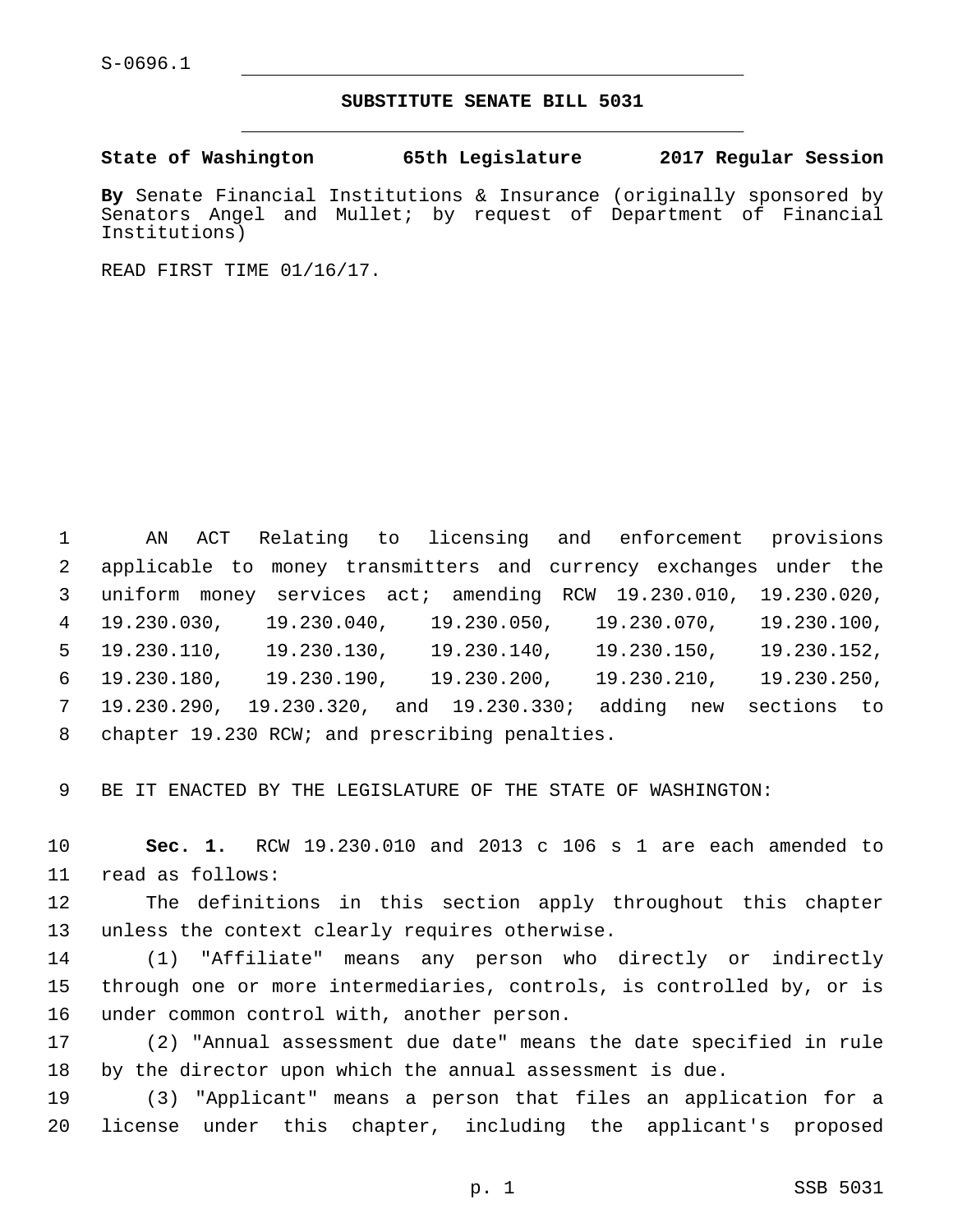responsible individual and executive officers, and persons in control 2 of the applicant.

 (4) "Authorized delegate" means a person a licensee designates to provide money services on behalf of the licensee. A person that is exempt from licensing under this chapter cannot have an authorized 6 delegate.

 (5) "Board director" means a natural person who is a member of the applicant's or licensee's board of directors if the applicant is a corporation or limited liability company, or a partner if the 10 applicant or licensee is a partnership.

11 (6) "Closed loop ((stored value)) prepaid access" means ((stored 12 value, when that value or credit is primarily intended to)) prepaid 13 access that can only be redeemed for a limited universe of goods, intangibles, services, or other items provided by the issuer of the 15 ((stored value)) prepaid access, its affiliates, or others involved in transactions functionally related to the issuer or its affiliates. 17 (7) "Control" means:

 (a) Ownership of, or the power to vote, directly or indirectly, at least twenty-five percent of a class of voting securities or voting interests of a licensee or applicant, or person in control of 21 a licensee or applicant;

 (b) Power to elect a majority of executive officers, managers, directors, trustees, or other persons exercising managerial authority of a licensee or applicant, or person in control of a licensee or applicant; or

 (c) Power to exercise directly or indirectly, a controlling influence over the management or policies of a licensee or applicant, 28 or person in control of a licensee or applicant.

 (8) "Currency exchange" means exchanging the money of one government for money of another government, or holding oneself out as able to exchange the money of one government for money of another government. The following persons are not considered currency 33 exchangers:

 (a) Affiliated businesses that engage in currency exchange for a 35 business purpose other than currency exchange;

 (b) A person who provides currency exchange services for a person acting primarily for a business, commercial, agricultural, or investment purpose when the currency exchange is incidental to the 39 transaction;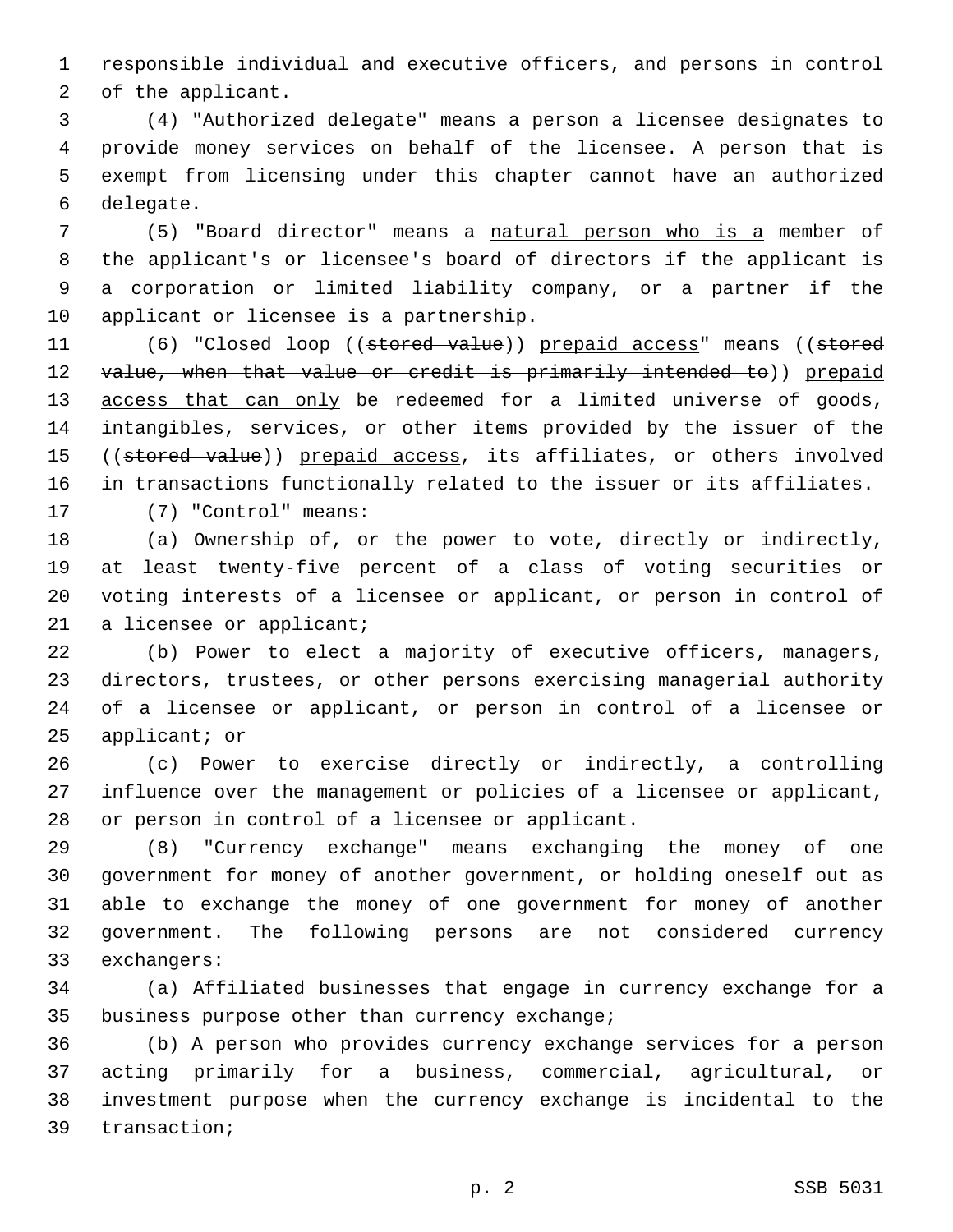(c) A person who deals in coins or a person who deals in money whose value is primarily determined because it is rare, old, or 3 collectible; and

 (d) A person who in the regular course of business chooses to accept from a customer the currency of a country other than the United States in order to complete the sale of a good or service other than currency exchange, that may include cash back to the customer, and does not otherwise trade in currencies or transmit money for compensation or gain.9

 (9) "Currency exchanger" means a person that is engaged in 11 currency exchange.

(10) "Director" means the director of financial institutions.

 (11) "Executive officer" means a president, chairperson of the executive committee, chief financial officer, responsible individual, or other individual who performs similar functions.

 (12) "Financial institution" means any person doing business under the laws of any state or the United States relating to commercial banks, bank holding companies, savings banks, savings and loan associations, trust companies, or credit unions.

 (13) "Licensee" means a person licensed under this chapter. "Licensee" also means any person, whether located within or outside of this state, who fails to obtain a license required by this chapter.

 (14) "Material litigation" means litigation that according to generally accepted accounting principles is significant to an applicant's or a licensee's financial health and would be required to be disclosed in the applicant's or licensee's annual audited financial statements, report to shareholders, or similar records.

 (15) "Mobile location" means a vehicle or movable facility where 30 money services are provided.

 (16) "Money" means a medium of exchange that is authorized or adopted by the United States or a foreign government or other recognized medium of exchange. "Money" includes a monetary unit of account established by an intergovernmental organization or by 35 agreement between two or more governments.

 (17) "Money services" means money transmission or currency 37 exchange.

 (18) "Money transmission" means receiving money or its equivalent value (equivalent value includes virtual currency) to transmit, 40 deliver, or instruct to be delivered ((the money or its equivalent

p. 3 SSB 5031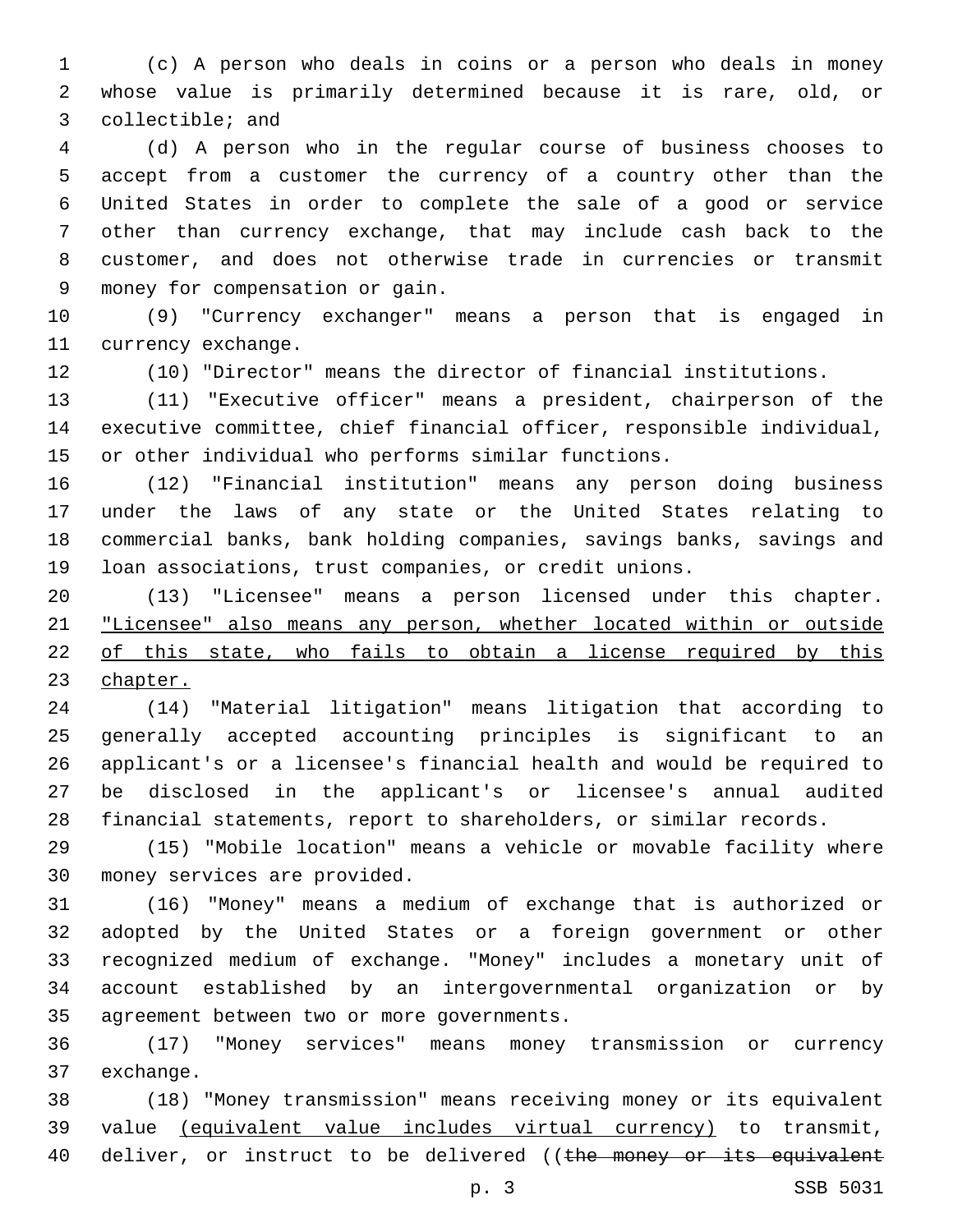1 value)) to another location, inside or outside the United States, by any means including but not limited to by wire, facsimile, or electronic transfer. (("Money transmission" does not include the provision solely of connection services to the internet, telecommunications services, or network access.)) "Money transmission" includes selling, issuing, or acting as an intermediary 7 for open loop ((stored value)) prepaid access and payment 8 instruments, but not closed loop ((stored value)) prepaid access. "Money transmission" does not include: The provision solely of connection services to the internet, telecommunications services, or network access; units of value that are issued in affinity or rewards programs that cannot be redeemed for either money or virtual 13 currencies; and units of value that are used solely within online gaming platforms that have no market or application outside of the gaming platforms.

 (19) "Money transmitter" means a person that is engaged in money 17 transmission.

18 (20) "Open loop ((stored value)) prepaid access" means ((stored 19 value)) prepaid access redeemable at multiple, unaffiliated merchants or service providers, or automated teller machines.

 (21) "Outstanding money transmission" means the value of all money transmissions reported to the licensee for which the money transmitter has received money or its equivalent value from the customer for transmission, but has not yet completed the money transmission by delivering the money or monetary value to the person 26 designated by the customer.

 (22) "Payment instrument" means a check, draft, money order, or traveler's check for the transmission or payment of money or its equivalent value, whether or not negotiable. "Payment instrument" does not include a credit card voucher, letter of credit, or instrument that is redeemable by the issuer in goods or services.

 (23) "Person" means an individual, corporation, business trust, estate, trust, partnership, limited liability company, association, joint venture; government, governmental subdivision, agency, or instrumentality; public corporation; or any other legal or commercial 36 entity.

 (24) "Prepaid access" means access to money that has been paid in advance and can be retrieved or transferred through an electronic device or vehicle, such as a card, code, electronic serial number, mobile identification number, or personal identification number.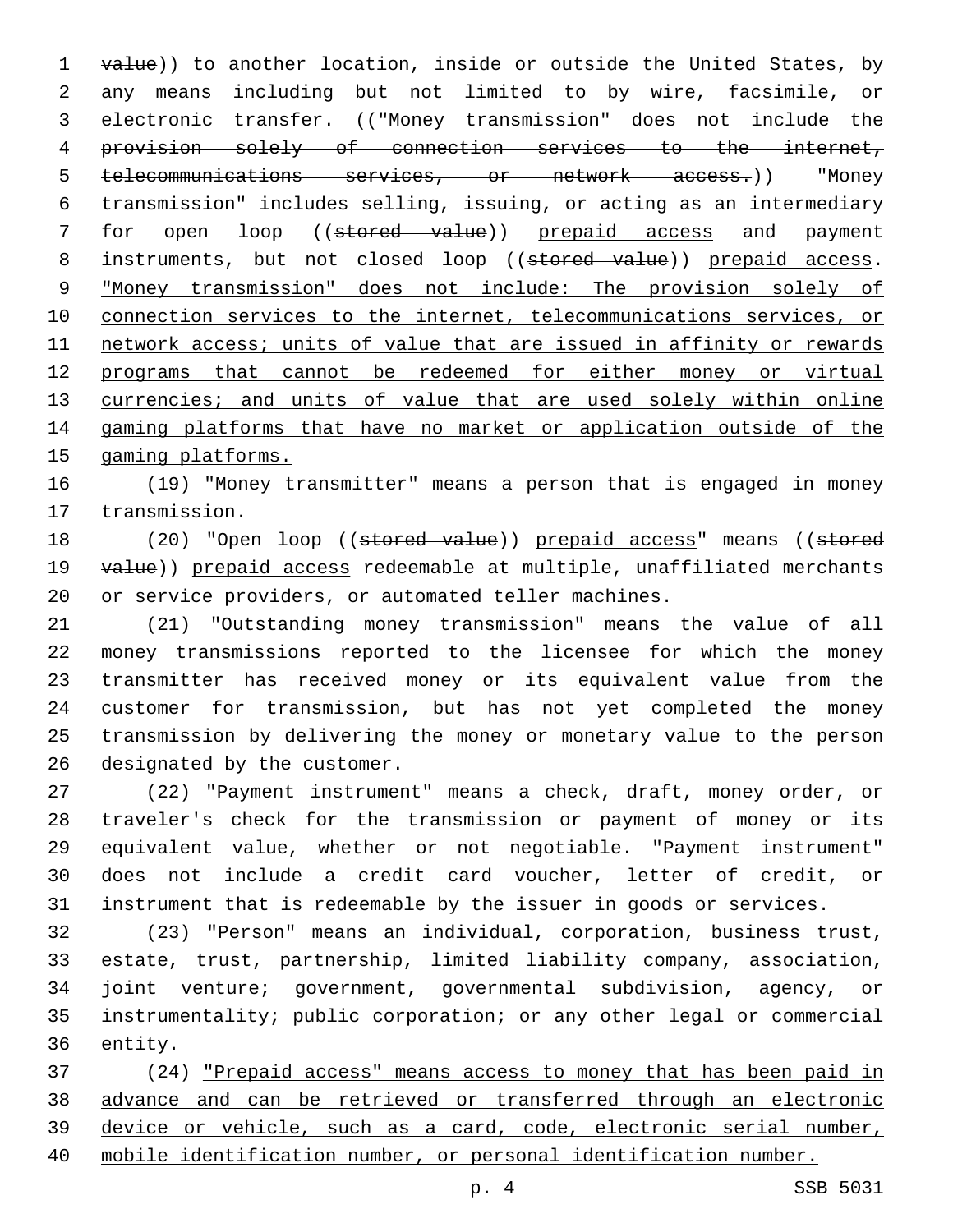(25) "Record" means information that is inscribed on a tangible medium, or that is stored in an electronic or other medium, and is 3 retrievable in perceivable form.

 ( $(\overline{25})$ ) (26) "Responsible individual" means an individual who is employed by a licensee and has principal managerial authority over the provision of money services by the licensee in this state.

 $((+26))$  (27) "State" means a state of the United States, the District of Columbia, Puerto Rico, the United States Virgin Islands, or any territory or insular possession subject to the jurisdiction of 10 the United States.

11 (((427) "Stored value" means a card or other device that 12 electronically stores or provides access to funds and is available 13 for making payments to others.))

 (28) "Tangible net worth" means the physical worth of a licensee, calculated by taking a licensee's assets and subtracting its liabilities and its intangible assets, such as copyrights, patents, 17 intellectual property, and goodwill.

 (29) "Unsafe or unsound practice" means a practice or conduct by 19 a ((person licensed to provide money services,)) licensee or an 20 authorized delegate (( $\theta f$  such a person,)) which creates the likelihood of material loss, insolvency, or dissipation of the licensee's assets, or otherwise materially prejudices the financial condition of the licensee or the interests of its customers.

 (30) "Virtual currency" means a digital representation of value used as a medium of exchange, a unit of account, or a store of value, but does not have legal tender status as recognized by the United States government. "Virtual currency" does not include the software or protocols governing the transfer of the digital representation of value or other uses of virtual distributed ledger systems to verify ownership or authenticity in a digital capacity when the virtual 31 currency is not used as a medium of exchange.

 **Sec. 2.** RCW 19.230.020 and 2013 c 106 s 2 are each amended to 33 read as follows:

34 This chapter does not apply to:

 (1) The United States or a department, agency, or instrumentality 36 thereof;

37 (2) ((Money transmission by)) The United States postal service or ((by)) a contractor on behalf of the United States postal service;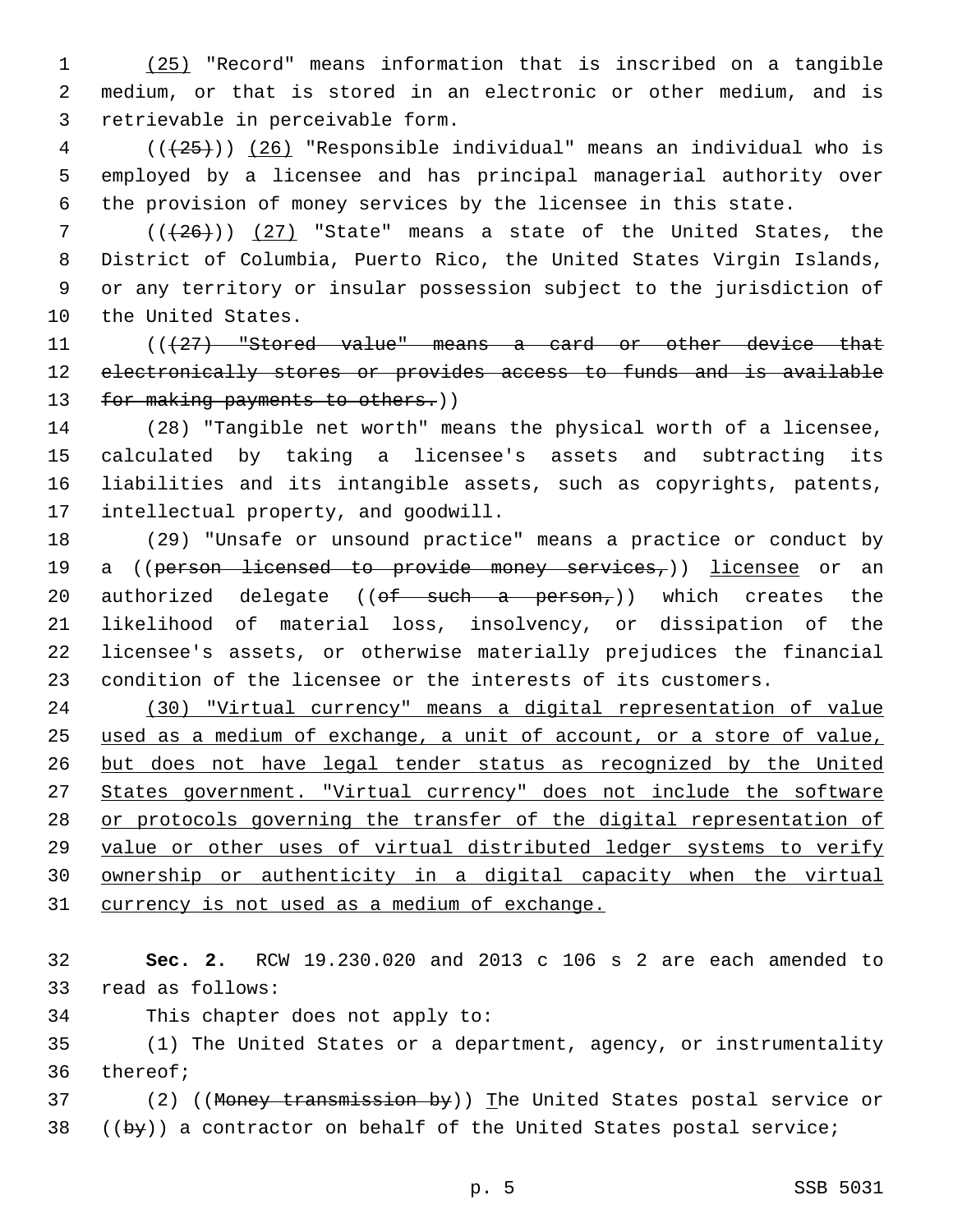(3) A state, county, city, or a department, agency, or 2 instrumentality thereof;

 (4) A financial institution or its subsidiaries, affiliates, and service corporations, or any office of an international banking corporation, branch of a foreign bank, or corporation organized pursuant to the Bank Service Corporation Act (12 U.S.C. Sec. 1861-1867) or a corporation organized under the Edge Act (12 U.S.C. Sec.  $611-633$ ;

 (5) Electronic funds transfer of governmental benefits for a federal, state, county, or governmental agency by a contractor on behalf of the United States or a department, agency, or instrumentality thereof, or a state or governmental subdivision, 13 agency, or instrumentality thereof;

 (6) A board of trade designated as a contract market under the federal Commodity Exchange Act (7 U.S.C. Sec. 1-25) or a person that, in the ordinary course of business, provides clearance and settlement services for a board of trade to the extent of its operation as, or 18 for, a board of trade;

 (7) A registered futures commission merchant under the federal 20 commodities laws to the extent of its operation as such a merchant;

 (8) A person that provides clearance or settlement services under a registration as a clearing agency, or an exemption from that registration granted under the federal securities laws, to the extent 24 of its operation as such a provider;

25 (9) ((An operator of)) A person:

26 (a) Operating a payment system ((only to the extent that it)) 27 that provides processing, clearing, or settlement services, between or among persons who are all excluded by this section, in connection with wire transfers, credit card transactions, debit card 30 transactions, ((stored-value)) prepaid access transactions, automated clearinghouse transfers, or similar funds transfers;

 (b) Who is a contracted service provider of an entity in subsection (4) of this section that provides processing, clearing, or settlement services in connection with wire transfers, credit card transactions, debit card transactions, prepaid access transactions, automated clearinghouse transfers, or similar funds transfers; or

 (c) That facilitates payment for goods or services (not including money transmission itself) or bill payment through a clearance and settlement process using bank secrecy act regulated institutions pursuant to a written contract with the payee and either payment to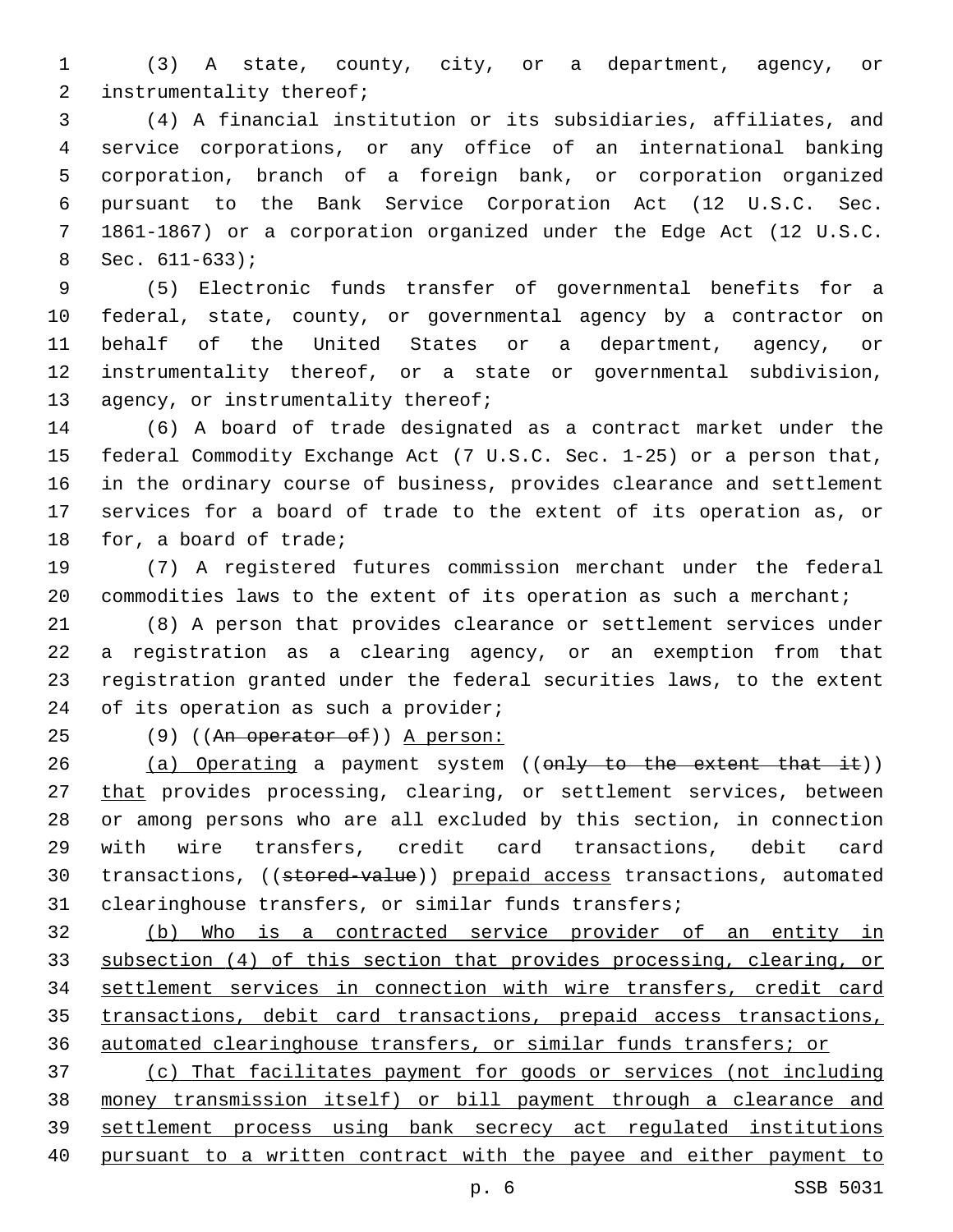1 the person facilitating the payment processing satisfies the payor's

2 obligation to the payee or that obligation is otherwise extinguished;

 (10) A person registered as a securities broker-dealer or investment advisor under federal or state securities laws to the extent of its operation as such a broker-dealer or investment advisor;6

 (11) An insurance company, title insurance company, or escrow agent to the extent that such an entity is lawfully authorized to conduct business in this state as an insurance company, title insurance company, or escrow agent and to the extent that they engage in money transmission or currency exchange as an ancillary service 12 when conducting insurance, title insurance, or escrow activity;

 (12) The issuance, sale, use, redemption, or exchange of closed 14 loop ((stored value)) prepaid access or of payment instruments by a 15 person licensed under chapter 31.45 RCW;

 (13) An attorney, to the extent that the attorney is lawfully authorized to practice law in this state and to the extent that the attorney engages in money transmission or currency exchange as an 19 ancillary service to the practice of law;  $((\theta \cdot \hat{r}))$ 

20 (14) A ((stored value)) seller or issuer of prepaid access when the funds are covered by federal deposit insurance immediately upon sale or issue;

 (15) A person that transmits wages, salaries, or employee benefits on behalf of employers when the money transmission or currency exchange is an ancillary service in a suite of services that may include, but is not limited to, the following: Facilitate the payment of payroll taxes to state and federal agencies, make payments relating to employee benefit plans, make distribution of other authorized deductions from an employees' wages or salaries, or transmit other funds on behalf of an employer in connection with 31 transactions related to employees; or

 (16) The lawful business of bookkeeping or accounting to the extent the money transmission or currency exchange is an ancillary 34 service.

 The director may, at his or her discretion, waive applicability of the licensing provisions of this chapter when the director determines it necessary to facilitate commerce and protect consumers. The burden of proving the applicability of an exclusion or exception from licensing is upon the person claiming the exclusion or exception. The director may adopt rules to implement this section.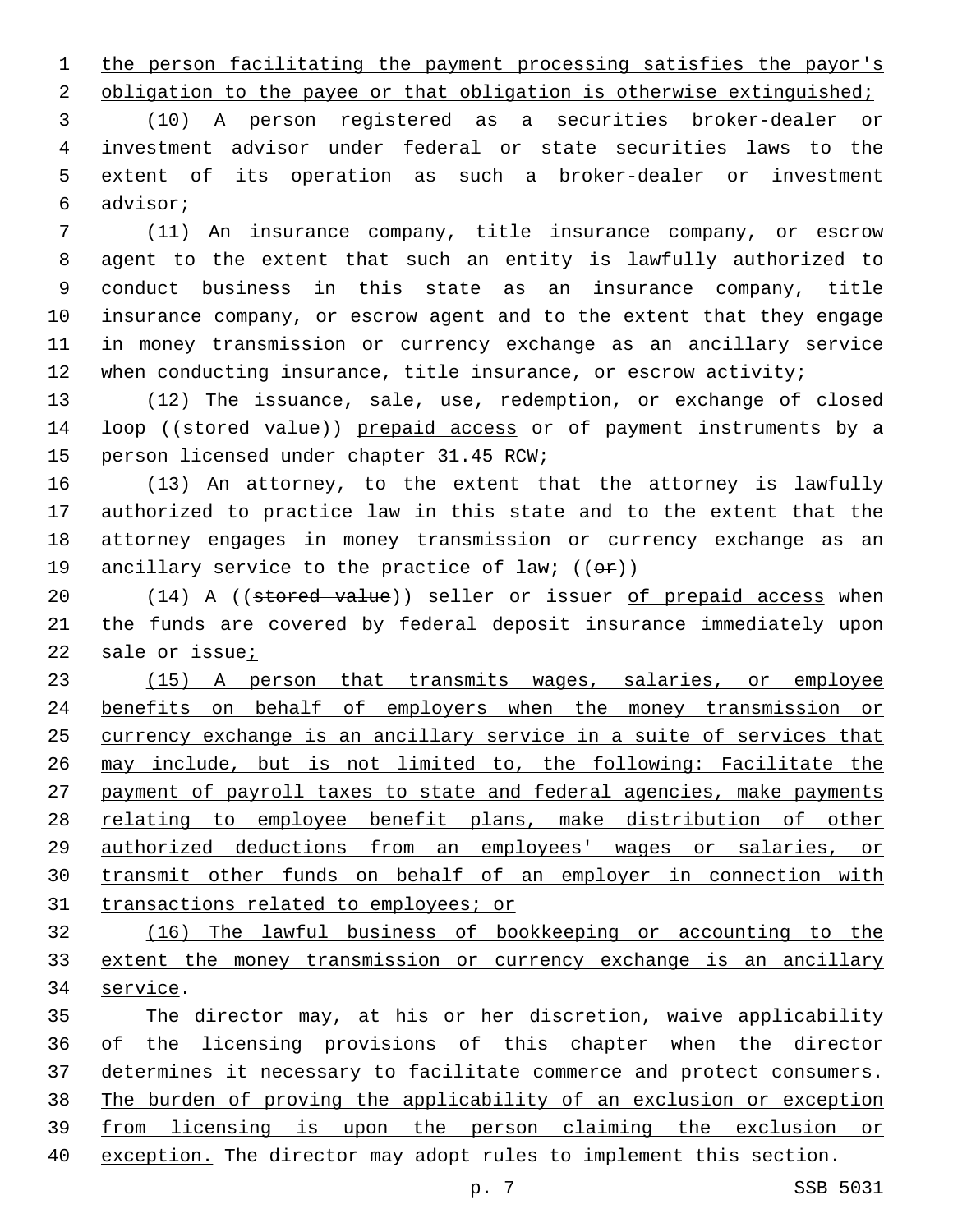**Sec. 3.** RCW 19.230.030 and 2003 c 287 s 5 are each amended to 2 read as follows:

 (1) A person may not engage in the business of money transmission, or advertise, solicit, or hold itself out as providing 5 money transmission, unless the person is:

6 (a) Licensed as a money transmitter under this chapter;  $((\theta \cdot \hat{r}))$ 

 (b) An authorized delegate of a person licensed as a money 8 transmitter under this chapter; or

9 (c) Excluded under RCW 19.230.020.

 (2) A money transmitter license is not transferable or 11 assignable.

 **Sec. 4.** RCW 19.230.040 and 2013 c 106 s 3 are each amended to 13 read as follows:

 (1) A person applying for a money transmitter license under this chapter shall do so in a form and in a medium prescribed in rule by the director. The application must state or contain:

 (a) The legal name, business addresses, and residential address, if applicable, of the applicant and any fictitious or trade name used 19 by the applicant in conducting its business;

 (b) The legal name, residential and business addresses, date of birth, social security number, employment history for the five-year period preceding the submission of the application of the applicant's proposed responsible individual, and documentation that the proposed responsible individual is a citizen of the United States or has obtained legal immigration status to work in the United States. In addition, the applicant shall provide the fingerprints of the 27 proposed responsible individual upon the request of the director;

 (c) For the ten-year period preceding submission of the application, a list of any criminal convictions of the proposed responsible individual of the applicant, any material litigation in which the applicant has been involved, and any litigation involving the proposed responsible individual relating to the provision of 33 money services;

 (d) A description of any money services previously provided by the applicant and the money services that the applicant seeks to 36 provide to persons in Washington state;

 (e) A list of the applicant's proposed authorized delegates and the locations where the applicant and its authorized delegates will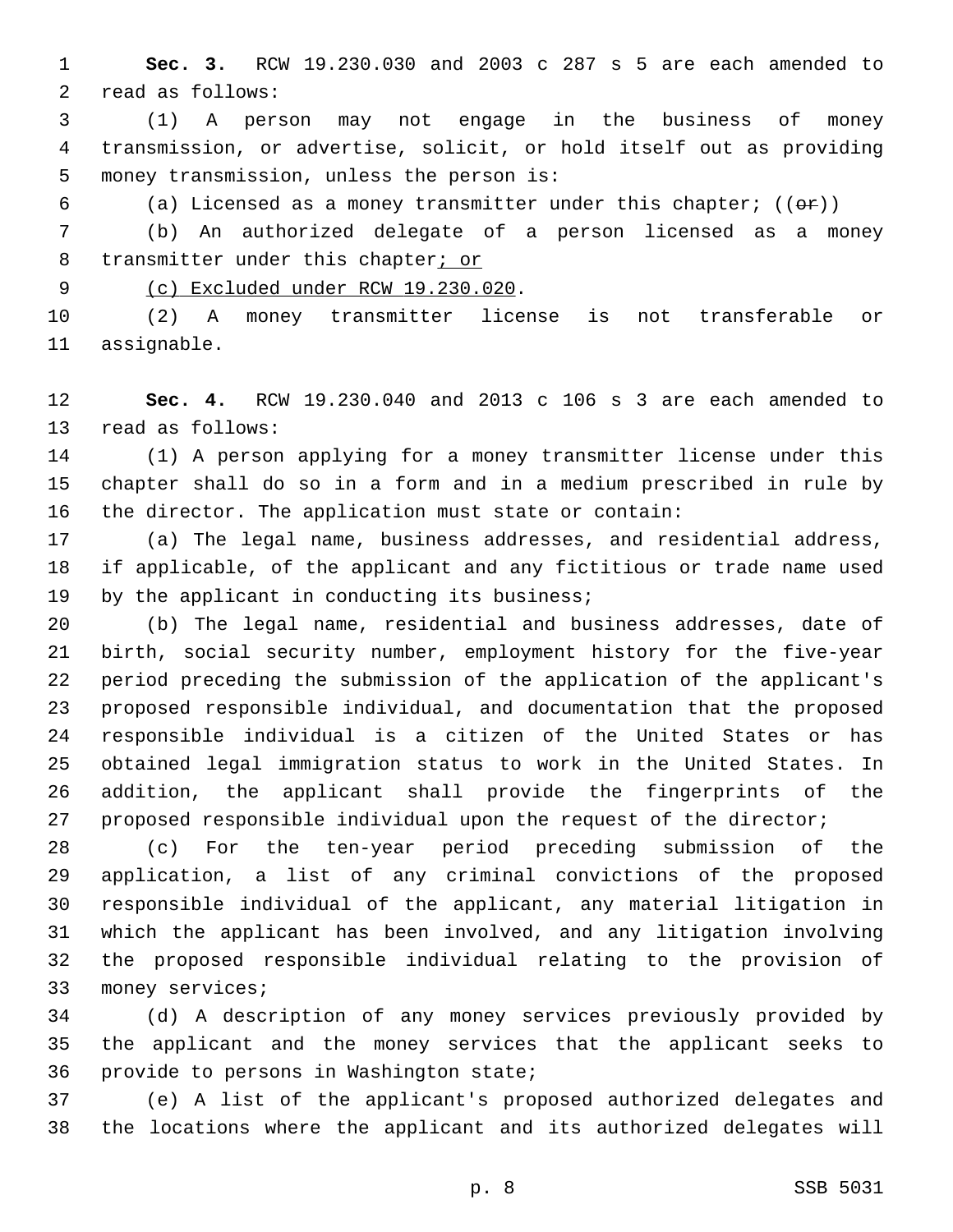engage in the provision of money services to persons in Washington 2 state on behalf of the licensee;

 (f) A list of other states in which the applicant is licensed to engage in money transmission, or provide other money services, and any license revocations, suspensions, restrictions, or other disciplinary action taken against the applicant in another state;

 (g) A list of any license revocations, suspensions, restrictions, or other disciplinary action taken against any money services business involving the proposed responsible individual;

 (h) Information concerning any bankruptcy or receivership proceedings involving or affecting the applicant or the proposed 12 responsible individual;

 (i) A sample form of contract for authorized delegates, if 14 applicable;

 (j) A description of the source of money and credit to be used by 16 the applicant to provide money services; and

 (k) Any other information regarding the background, experience, character, financial responsibility, and general fitness of the applicant, the applicant's responsible individual, or authorized 20 delegates that the director may require in rule.

 (2) If an applicant is a corporation, limited liability company, partnership, or other entity, the applicant shall also provide:

 (a) The date of the applicant's incorporation or formation and 24 state or country of incorporation or formation;

 (b) If applicable, a certificate of good standing from the state 26 or country in which the applicant is incorporated or formed;

 (c) A brief description of the structure or organization of the applicant, including any parent or subsidiary of the applicant, and 29 whether any parent or subsidiary is publicly traded;

 (d) The legal name, any fictitious or trade name, all business and residential addresses, date of birth, social security number, and employment history in the ten-year period preceding the submission of the application for each executive officer, board director, or person 34 that has control of the applicant;

 (e) If the applicant or its corporate parent is not a publicly traded entity, the director may request the fingerprints of each executive officer, board director, or person that has control of the 38 applicant;

 (f) A list of any criminal convictions, material litigation, and any litigation related to the provision of money services, in the

p. 9 SSB 5031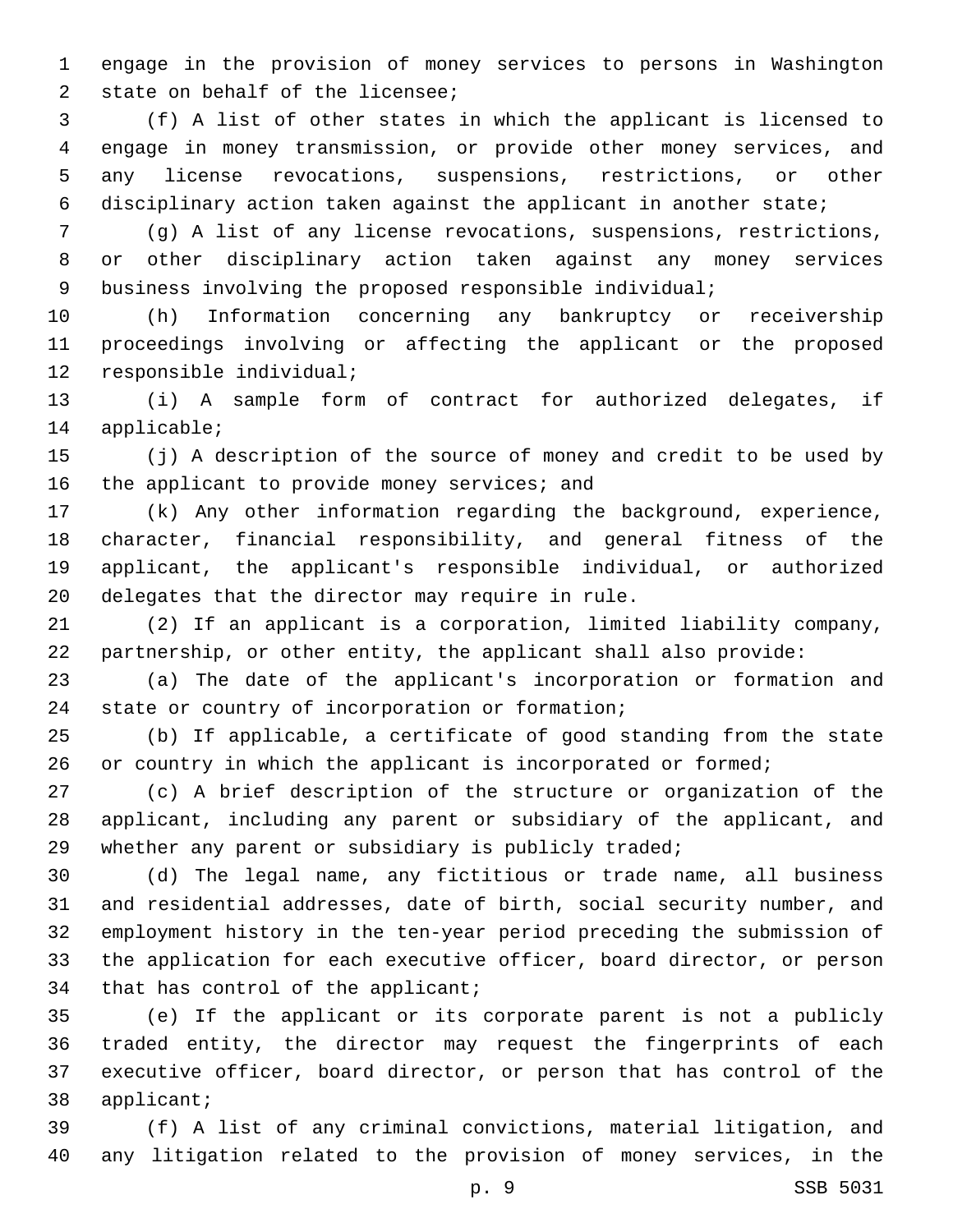ten-year period preceding the submission of the application in which any executive officer, board director, or person in control of the 3 applicant has been involved;

 (g) A copy of the applicant's audited financial statements for the most recent fiscal year or, if the applicant is a wholly owned subsidiary of another corporation, the most recent audited consolidated annual financial statement of the parent corporation or the applicant's most recent audited consolidated annual financial statement, and in each case, if available, for the two-year period 10 preceding the submission of the application;

 (h) A copy of the applicant's unconsolidated financial statements for the current fiscal year, whether audited or not, and, if available, for the two-year period preceding the submission of the 14 application;

 (i) If the applicant is publicly traded, a copy of the most recent report filed with the United States securities and exchange commission under section 13 of the federal Securities Exchange Act of 18 1934 (15 U.S.C. Sec. 78m);

(j) If the applicant is a wholly owned subsidiary of:

 (i) A corporation publicly traded in the United States, a copy of audited financial statements for the parent corporation for the most recent fiscal year or a copy of the parent corporation's most recent report filed under section 13 of the federal Securities Exchange Act of 1934 (15 U.S.C. Sec. 78m); or24

 (ii) A corporation publicly traded outside the United States, a copy of similar documentation filed with the regulator of the parent 27 corporation's domicile outside the United States;

 (k) If the applicant has a registered agent in this state, the 29 name and address of the applicant's registered agent in this state; 30 and

 (l) Any other information that the director may require in rule regarding the applicant, each executive officer, or each board director to determine the applicant's background, experience, character, financial responsibility, and general fitness.

 (3) A nonrefundable application fee and an initial license fee, as determined in rule by the director, must accompany an application for a license under this chapter. The initial license fee must be 38 refunded if the application is denied.

 (4) As part of or in connection with an application for any license under this section, or periodically upon license renewal,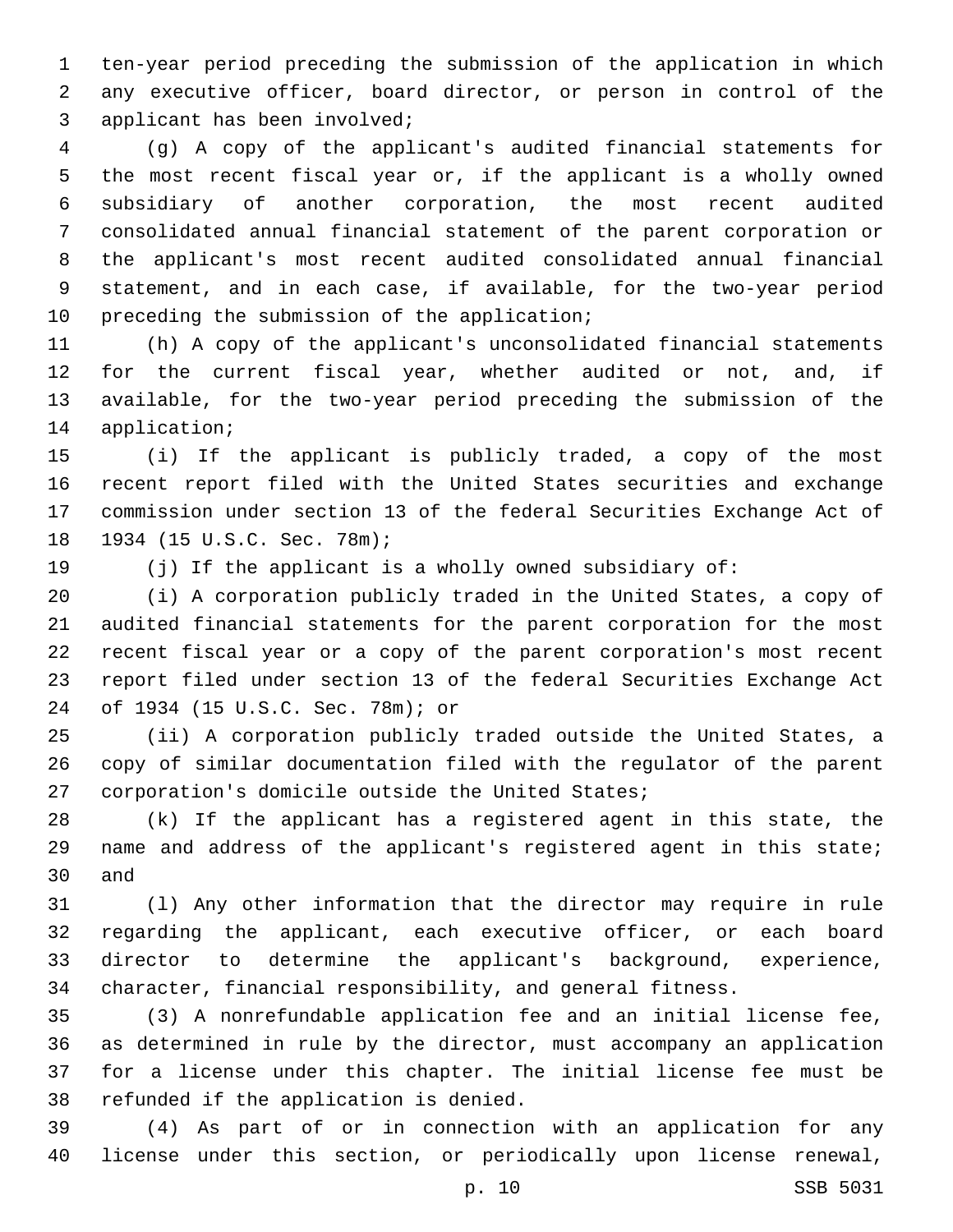each officer, director, responsible individual, and owner applicant shall furnish information concerning his or her identity, including fingerprints for submission to the Washington state patrol or the federal bureau of investigation for a state and national criminal history background check, personal history, experience, business record, purposes, and other pertinent facts, as the director may reasonably require. As part of or in connection with an application for a license under this chapter, or periodically upon license renewal, the director is authorized to receive criminal history record information that includes nonconviction data as defined in RCW 10.97.030. The department may only disseminate nonconviction data obtained under this section to criminal justice agencies. This section does not apply to financial institutions regulated under 14 chapters 31.12 and 31.13 RCW and Titles  $((30<sub>7</sub>))$  32( $(\frac{1}{7})$ ) and 33 RCW. The requirements of this subsection do not apply when the applicant or its corporate parents are publicly traded entities.

 (5) For business models that store virtual currency on behalf of others, the applicant must provide a third-party security audit of all electronic information and data systems acceptable to the director.

 (6) The director or the director's designated representative may deny an application for a proposed license or trade name if the proposed license or trade name is similar to a currently existing licensee name, including trade names.

25 (7) The director may waive one or more requirements of this section or permit an applicant to submit other information in lieu of 27 the required information.

 **Sec. 5.** RCW 19.230.050 and 2010 c 73 s 3 are each amended to read as follows:29

 (1) Each money transmitter licensee shall maintain a surety 31 bond( $(-$  or other similar security acceptable to the director,)) in an amount based on the previous year's money transmission dollar volume; and the previous year's payment instrument dollar volume. The minimum surety bond must be at least ten thousand dollars, and not to exceed five hundred fifty thousand dollars. The director may adopt rules to 36 implement this section.

 (2) The surety bond shall run to the state of Washington as obligee, and shall run to the benefit of the state and any person or persons who suffer loss by reason of a licensee's or licensee's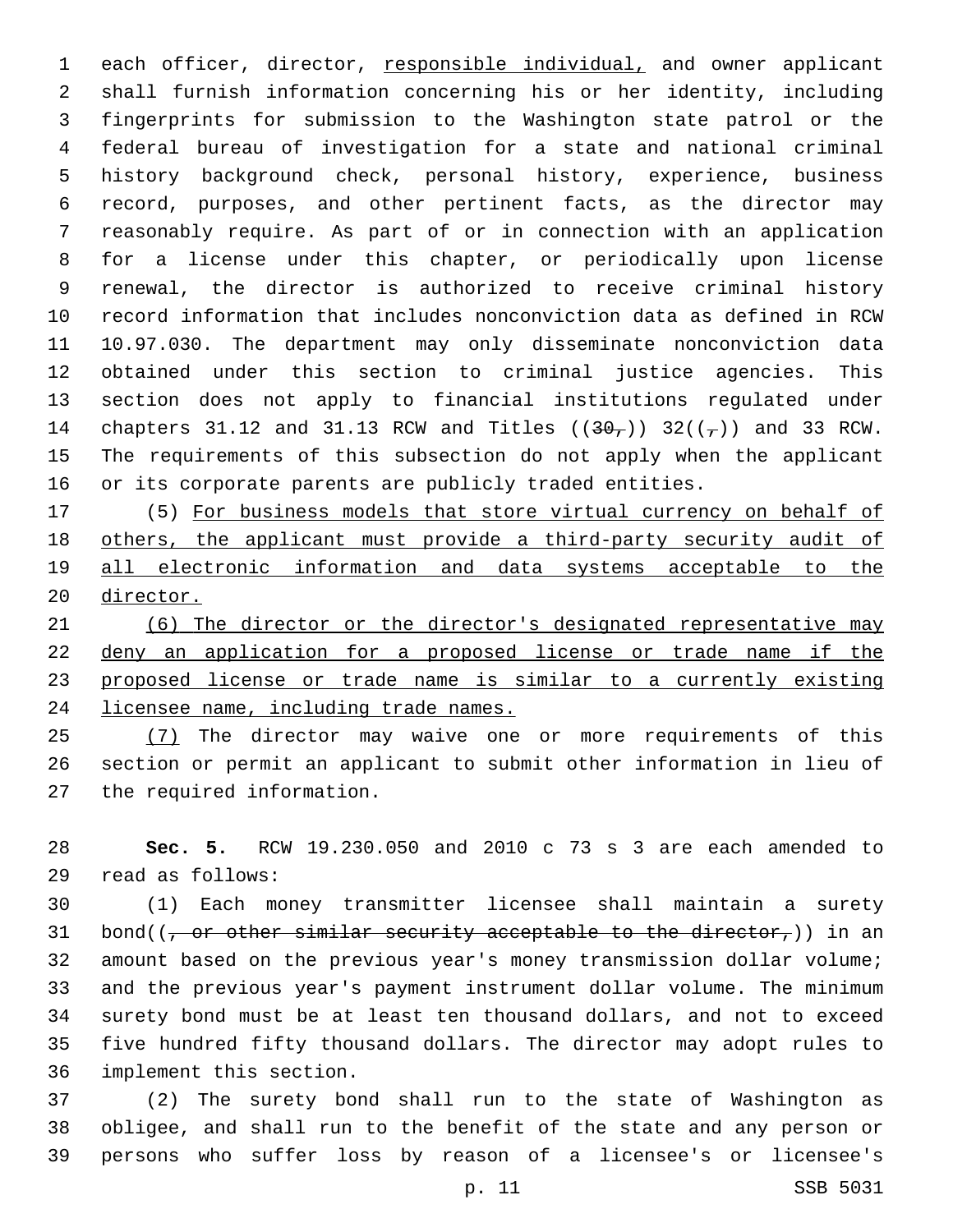authorized delegate's violation of this chapter or the rules adopted under this chapter. A claimant against a money transmitter licensee may maintain an action on the bond, or the director may maintain an 4 action on behalf of the claimant.

 (3) The surety bond shall be continuous and may be canceled by the surety upon the surety giving written notice to the director of its intent to cancel the bond. The cancellation is effective thirty days after the notice of cancellation is received by the director or the director's designee. Whether or not the bond is renewed, continued, replaced, or modified, including increases or decreases in the penal sum, it is considered one continuous obligation, and the surety upon the bond is not liable in an aggregate or cumulative amount exceeding the penal sum set forth on the face of the bond. In no event may the penal sum, or any portion thereof, at two or more points in time, be added together in determining the surety's 16 liability.

17 (4) A surety bond ((or other security)) must cover claims for at least five years after the date of a money transmitter licensee's violation of this chapter, or at least five years after the date the money transmitter licensee ceases to provide money services in this state, whichever is longer. However, the director may permit the 22 amount of the surety bond ((or other security)) to be reduced or eliminated before the expiration of that time to the extent the amount of the licensee's obligations outstanding in this state are 25 reduced.

 (5) In the event that a money transmitter licensee does not 27 maintain a surety bond ((or other form of security satisfactory to 28 the director)) in the amount required under subsection (1) of this section, the director may issue a temporary cease and desist order 30 under RCW 19.230.260.

31 (6) The director may increase the amount of ((security)) the bond 32 required up to a maximum of one million dollars ((if the financial condition of a money transmitter licensee so requires, as evidenced by reduction of net worth, financial losses, potential losses as a result of violations of this chapter or rules adopted under this chapter, or other relevant)) based on the nature and volume of business activities, the financial health of the company, and other 38 criteria specified by the director in rule.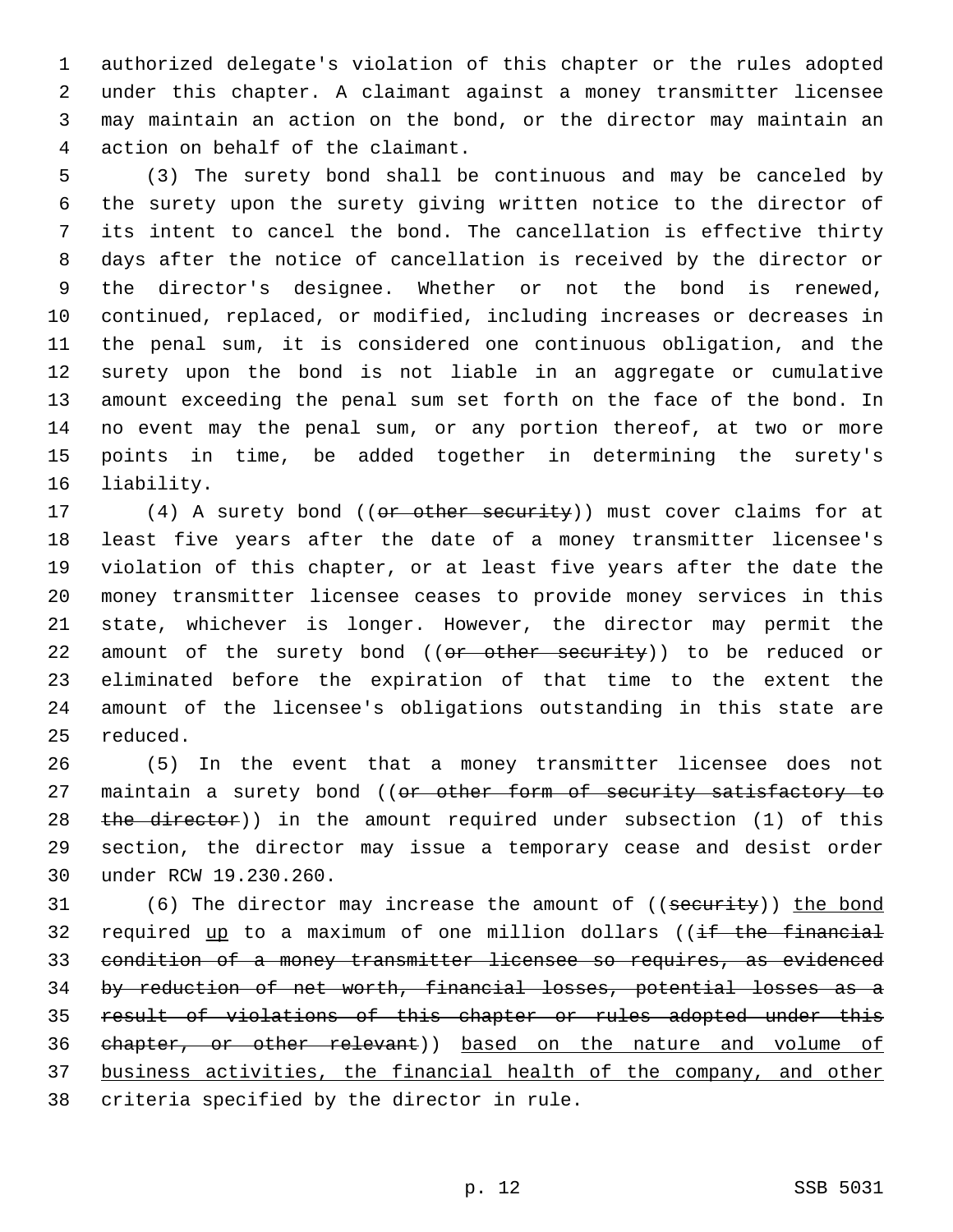**Sec. 6.** RCW 19.230.070 and 2010 c 73 s 5 are each amended to 2 read as follows:

 (1) When an application for a money transmitter license is filed under this chapter, the director or the director's designee shall investigate the applicant's financial condition and responsibility, financial and business experience, competence, character, and general fitness. The director or the director's designee may conduct an on- site investigation of the applicant, the cost of which must be paid by the applicant as specified in RCW 19.230.320 or rules adopted under this chapter. The director shall issue a money transmitter license to an applicant under this chapter if the director or the director's designee finds that all of the following conditions have 13 been fulfilled:

 (a) The applicant has complied with RCW 19.230.040, 19.230.050, 15 and 19.230.060;

 (b) The financial condition and responsibility, financial and business experience, competence, character, and general fitness of 18 the applicant; and the competence, financial and business experience, character, and general fitness of the executive officers, proposed responsible individual, board directors, and persons in control of the applicant; indicate that it is in the interest of the public to permit the applicant to engage in the business of providing money 23 transmission services; and

 (c) Neither the applicant, nor any executive officer, nor person who exercises control over the applicant, nor the proposed responsible individual is listed on the specially designated nationals and blocked persons list prepared by the United States department of the treasury or department of state under Presidential 29 Executive Order No. 13224.

 (2) The director may for good cause extend the application review 31 period or condition the issuance of the license.

 (3) An applicant whose application is denied by the director under this chapter may appeal under chapter 34.05 RCW.

 (4) A money transmitter license issued under this chapter is valid from the date of issuance and remains in effect with no fixed date of expiration unless otherwise suspended or revoked by the director or unless the license expires for nonpayment of the annual 38 assessment and any late fee, if applicable.

 (5) A money transmitter licensee may surrender a license by 40 ((delivering the original license to)) providing the director

p. 13 SSB 5031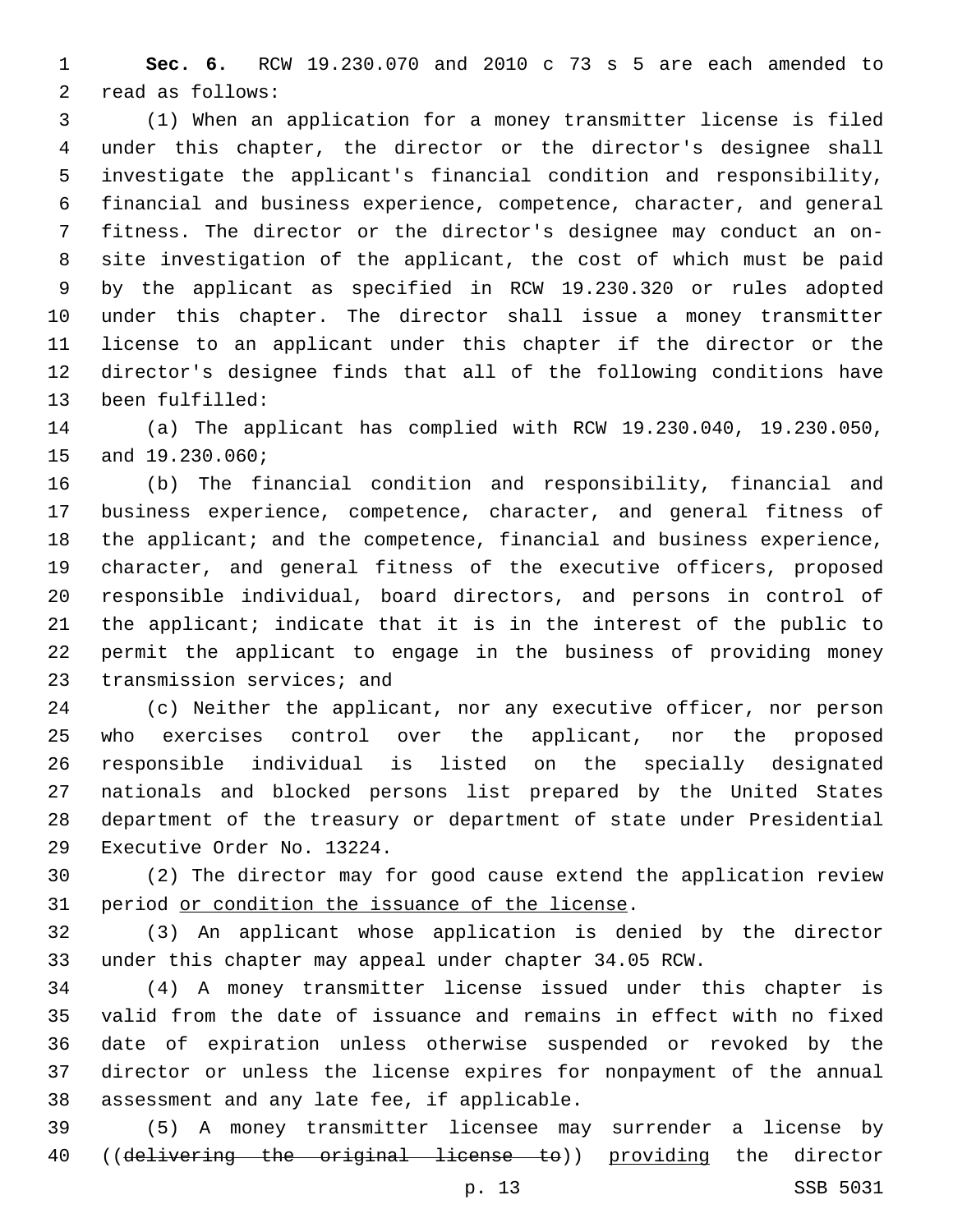((along)) with a written notice of surrender through the nationwide 2 licensing system. The written notice of surrender must include notice of where the records of the licensee will be stored and the name, address, telephone number, and other contact information of a responsible party who is authorized to provide access to the records. The surrender of a license does not reduce or eliminate the licensee's civil or criminal liability arising from acts or omissions occurring prior to the surrender of the license, including any administrative actions undertaken by the director or the director's designee to revoke or suspend a license, to assess fines, to order payment of restitution, or to exercise any other authority authorized 12 under this chapter.

 NEW SECTION. **Sec. 7.** A new section is added to chapter 19.230 14 RCW to read as follows:

 (1) Each online currency exchanger licensee shall maintain a surety bond in an amount based on the previous year's currency exchange dollar volume. The minimum surety bond must be at least ten thousand dollars, and not to exceed fifty thousand dollars. The director may adopt rules to implement this section.

 (2) The surety bond shall run to the state of Washington as obligee, and shall run to the benefit of the state and any person or persons who suffer loss by reason of a licensee's violation of this chapter or the rules adopted under this chapter. A claimant against the bond may maintain an action on the bond, or the director may 25 maintain an action on behalf of the claimant.

 (3) The surety bond must be continuous and may be canceled by the surety upon the surety giving written notice to the director of its intent to cancel the bond. The cancellation is effective thirty days after the notice of cancellation is received by the director or the director's designee. Whether or not the bond is renewed, continued, replaced, or modified, including increases or decreases in the penal sum, it is considered one continuous obligation, and the surety upon the bond is not liable in an aggregate or cumulative amount exceeding the penal sum set forth on the face of the bond. In no event may the penal sum, or any portion thereof, at two or more points in time, be added together in determining the surety's liability.

 (4) A surety bond must cover claims for at least one year after the date of an online currency exchanger licensee's violation of this chapter, or at least one year after the date the online currency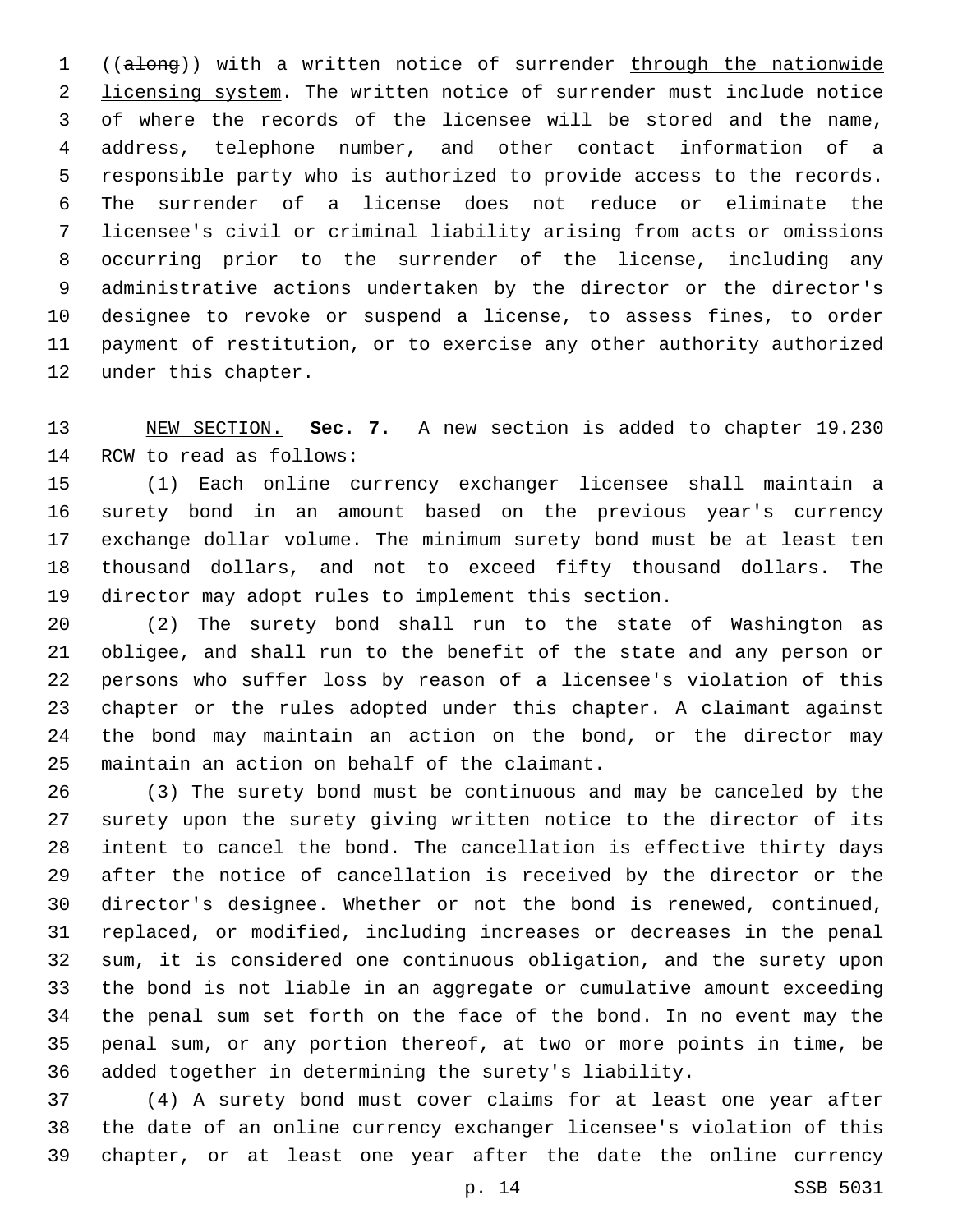exchanger licensee ceases to provide online currency exchange services in this state, whichever is longer. However, the director may permit the amount of the surety bond to be reduced or eliminated before the expiration of that time to the extent the amount of the licensee's obligations outstanding in this state are reduced.

 (5) In the event that an online currency exchanger licensee does not maintain a surety bond in the amount required under subsection (1) of this section, the director may issue a temporary cease and 9 desist order under RCW 19.230.260.

 (6) The director may increase the amount of the bond required up to a maximum of one million dollars based on the nature and volume of the business activities, the financial health of the company, and 13 other criteria specified by the director in rule.

 **Sec. 8.** RCW 19.230.100 and 2003 c 287 s 12 are each amended to 15 read as follows:

 (1) When an application for a currency exchange license is filed under this chapter, the director or the director's designee shall investigate the applicant's financial condition and responsibility, financial and business experience, competence, character, and general fitness. The director or the director's designee may conduct an on- site investigation of the applicant, the cost of which must be paid by the applicant as specified in RCW 19.230.320 or rules adopted under this chapter. The director shall issue a currency exchange license to an applicant under this chapter if the director or the director's designee finds that all of the following conditions have 26 been fulfilled:

(a) The applicant has complied with RCW 19.230.090;

 (b) The financial and business experience, competence, character, and general fitness of the applicant; and the competence, financial and business experience, character, and general fitness of the executive officers, proposed responsible individual, board directors, and persons in control of the applicant indicate that it is in the interest of the public to permit the applicant to engage in the 34 business of providing currency exchange; and

 (c) Neither the applicant, nor any executive officer, nor person who exercises control over the applicant, nor the proposed responsible individual are listed on the specially designated nationals and blocked persons list prepared by the United States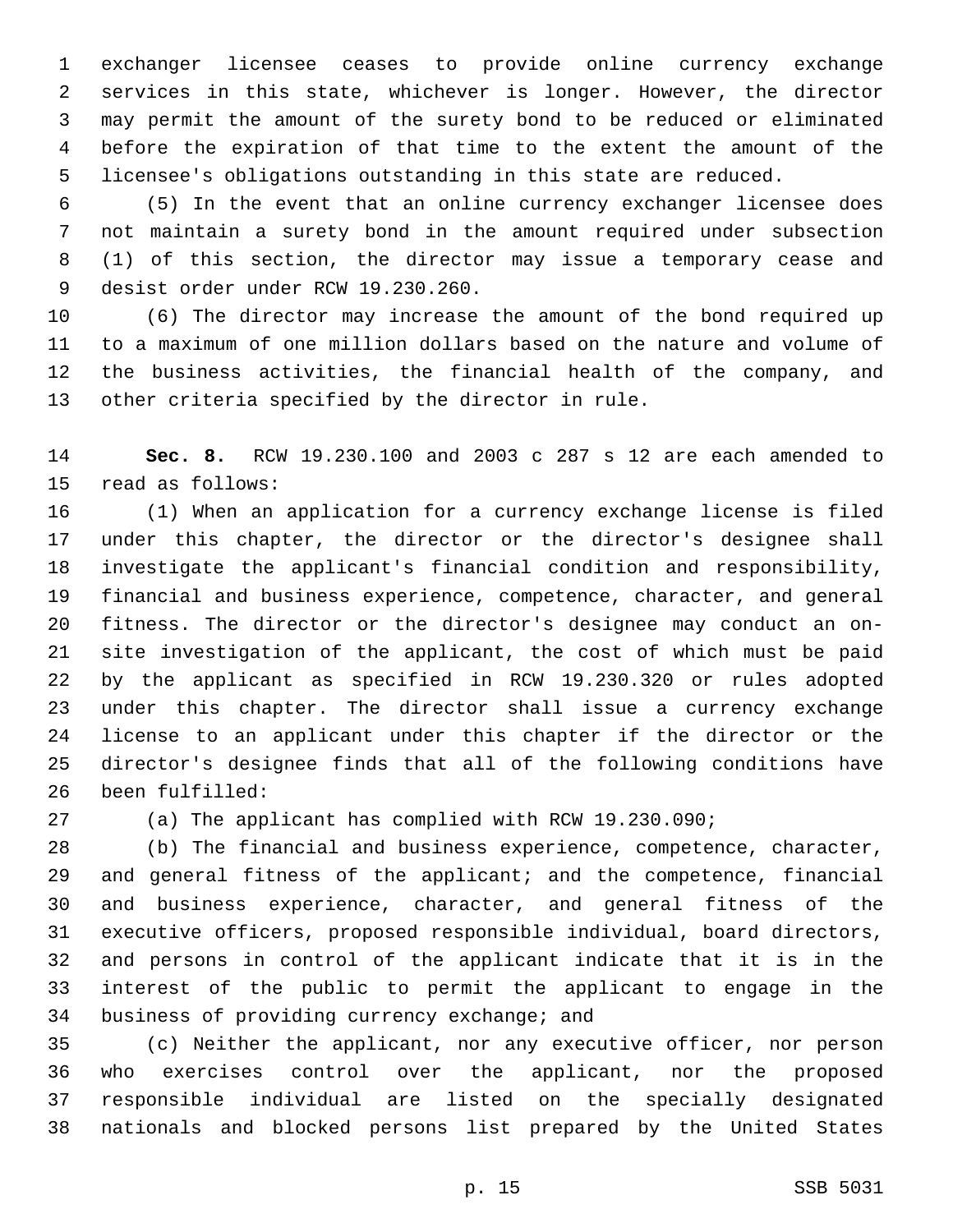department of treasury or department of state under Presidential 2 Executive Order No. 13224.

 (2) The director may for good cause extend the application review 4 period.

 (3) An applicant whose application is denied by the director under this chapter may appeal under chapter 34.05 RCW.

 (4) A currency exchange license issued under this chapter is valid from the date of issuance and remains in effect with no fixed date of expiration unless otherwise suspended or revoked by the director, or unless the license expires for nonpayment of the annual 11 ((<del>license</del>)) assessment and any late fee, if applicable.

 (5) A currency exchange licensee may surrender a license by ((delivering the original license to)) providing the director 14 ((along)) with a written notice of surrender through the nationwide licensing system. The written notice of surrender must include notice of where the records of the licensee will be stored and the name, address, telephone number, and other contact information of a responsible party who is authorized to provide access to the records. The surrender of a license does not reduce or eliminate the licensee's civil or criminal liability arising from acts or omissions occurring prior to the surrender of the license, including any administrative actions undertaken by the director or the director's designee to revoke or suspend a license, to assess fines, to order payment of restitution, or to exercise any other authority authorized 25 under this chapter.

 **Sec. 9.** RCW 19.230.110 and 2013 c 106 s 4 are each amended to 27 read as follows:

 (1) A licensee shall pay an annual assessment as established in rule by the director no later than the annual assessment due date or, if the annual assessment due date is not a business day, on the next business day. A licensee shall pay an annual assessment based on the previous year's Washington dollar volume of: (a) Money transmissions; 33 (b) payment instruments; (c) currency exchanges; and (d) ((stored 34 value)) prepaid access sales. The total minimum assessment must be one thousand dollars per year, and the maximum assessment may not 36 exceed one hundred thousand dollars per year.

 (2) A licensee shall submit an accurate annual report with the annual assessment, in a form and in a medium prescribed by the director in rule. The annual report must state or contain: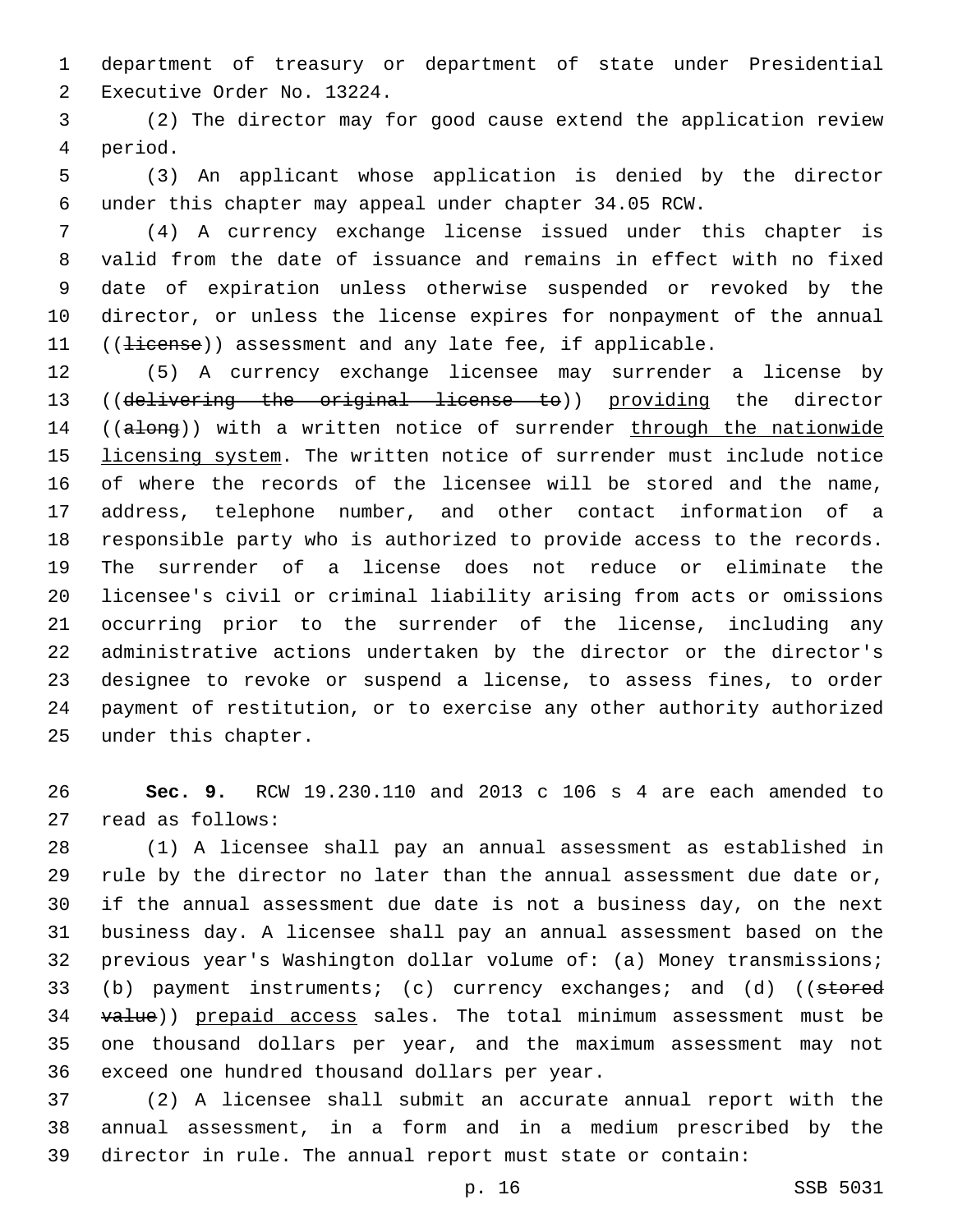(a) If the licensee is a money transmitter, a copy of the licensee's most recent audited annual financial statement or, if the licensee is a wholly owned subsidiary of another corporation, the most recent audited consolidated annual financial statement of the parent corporation or the licensee's most recent audited consolidated annual financial statement;6

 (b) A description of each material change, as defined in rule by the director, to information submitted by the licensee in its original license application which has not been previously reported 10 to the director on any required report;

 (c) If the licensee is a money transmitter, a list of the licensee's permissible investments and a certification that the licensee continues to maintain permissible investments according to the requirements set forth in RCW 19.230.200 and 19.230.210;

 (d) If the licensee is a money transmitter, proof that the 16 licensee continues to maintain an adequate ((security)) bond as 17 required by RCW 19.230.050; and

 (e) A list of the locations where the licensee or an authorized delegate of the licensee engages in or provides money services to 20 persons in Washington state.

 (3) If a licensee does not file an annual report or pay its annual assessment by the annual assessment due date, the director or the director's designee shall send the licensee a notice of suspension and assess the licensee a late fee not to exceed twenty- five percent of the annual assessment as established in rule by the director. The licensee's annual report and payment of both the annual assessment and the late fee must arrive in the department's offices by 5:00 p.m. on the thirtieth day after the assessment due date or any extension of time granted by the director, unless that date is not a business day, in which case the licensee's annual report and payment of both the annual assessment and the late fee must arrive in the department's offices by 5:00 p.m. on the next occurring business day. If the licensee's annual report and payment of both the annual assessment and late fee do not arrive by such date, the expiration of the licensee's license is effective at 5:00 p.m. on the thirtieth day after the assessment due date, unless that date is not a business day, in which case the expiration of the licensee's license is effective at 5:00 p.m. on the next occurring business day. The director, or the director's designee, may reinstate the license if, within twenty days after its effective date, the licensee: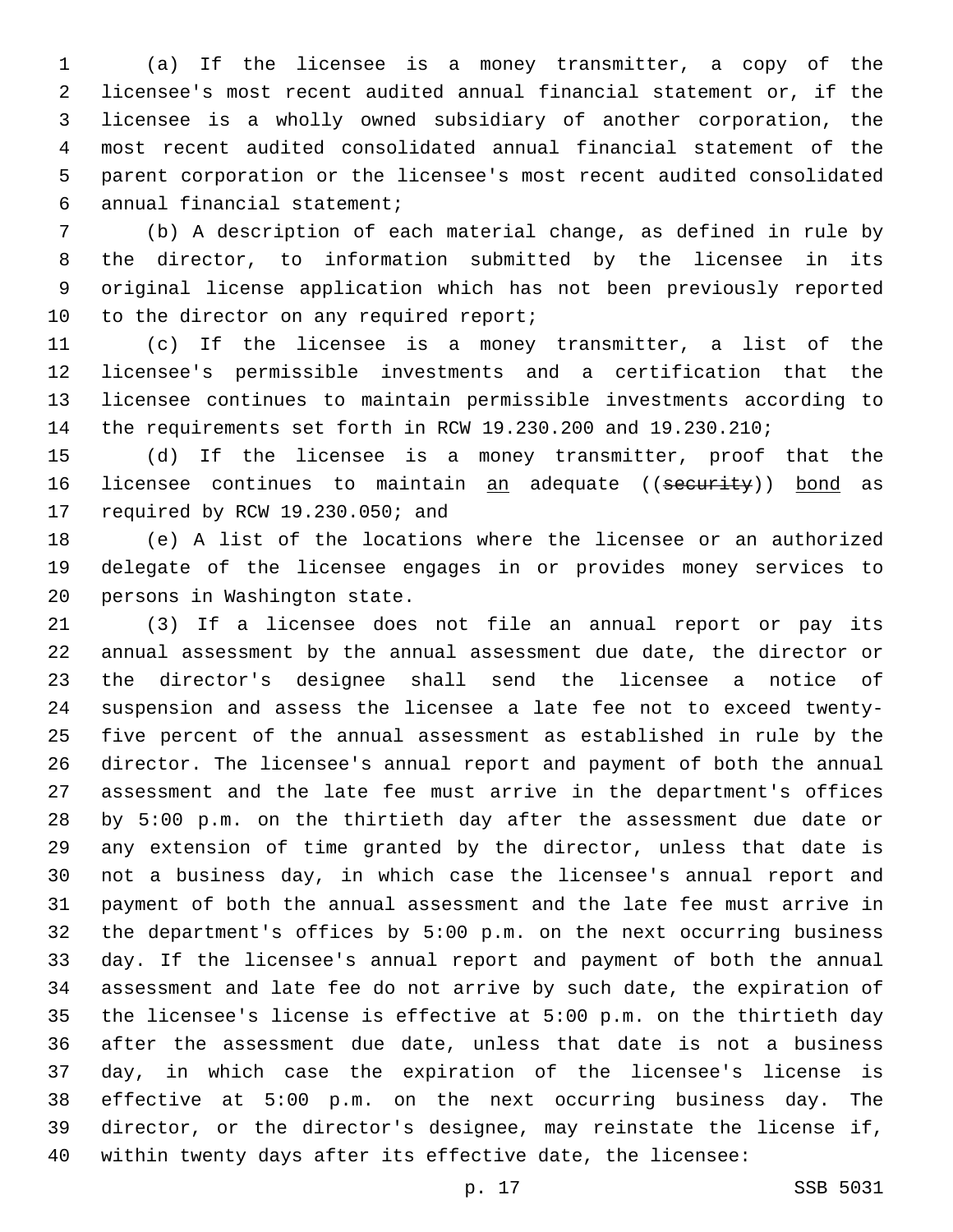(a) Files the annual report and pays both the annual assessment 2 and the late fee; and

 (b) Did not engage in or provide money services during the period 4 its license was expired.

 **Sec. 10.** RCW 19.230.130 and 2003 c 287 s 15 are each amended to read as follows:6

 (1) For the purpose of discovering violations of this chapter or rules adopted under this chapter, discovering unsafe and unsound practices, or securing information lawfully required under this chapter, the director may at any time, either personally or by designee, investigate or examine the business and, wherever located, the books, accounts, records, papers, documents, files, and other information used in the business of every licensee or its authorized delegates, and of every person who is engaged in the business of providing money services, whether the person acts or claims to act under or without the authority of this chapter. For these purposes, the director or designated representative shall have free access to the offices and places of business, books, accounts, papers, documents, other information, records, files, safes, and vaults of all such persons. The director or the director's designee may require the attendance of and examine under oath all persons whose testimony may be required about the business or the subject matter of any investigation, examination, or hearing and may require such person to produce books, accounts, papers, documents, records, files, and any other information the director or designated person declares is relevant to the inquiry. The director may require the production of original books, accounts, papers, documents, records, files, and other information; may require that such original books, accounts, papers, documents, records, files, and other information be copied; or may make copies himself or herself or by designee of such original books, accounts, papers, documents, records, files, or other information. The director or designated person may issue a directive, subpoena, or subpoena duces tecum requiring attendance or compelling production of the books, accounts, papers, documents, records, files, 35 or other information.

 (2) The licensee, applicant, or person subject to licensing under this chapter shall pay the cost of examinations and investigations as specified in RCW 19.230.320 or rules adopted under this chapter.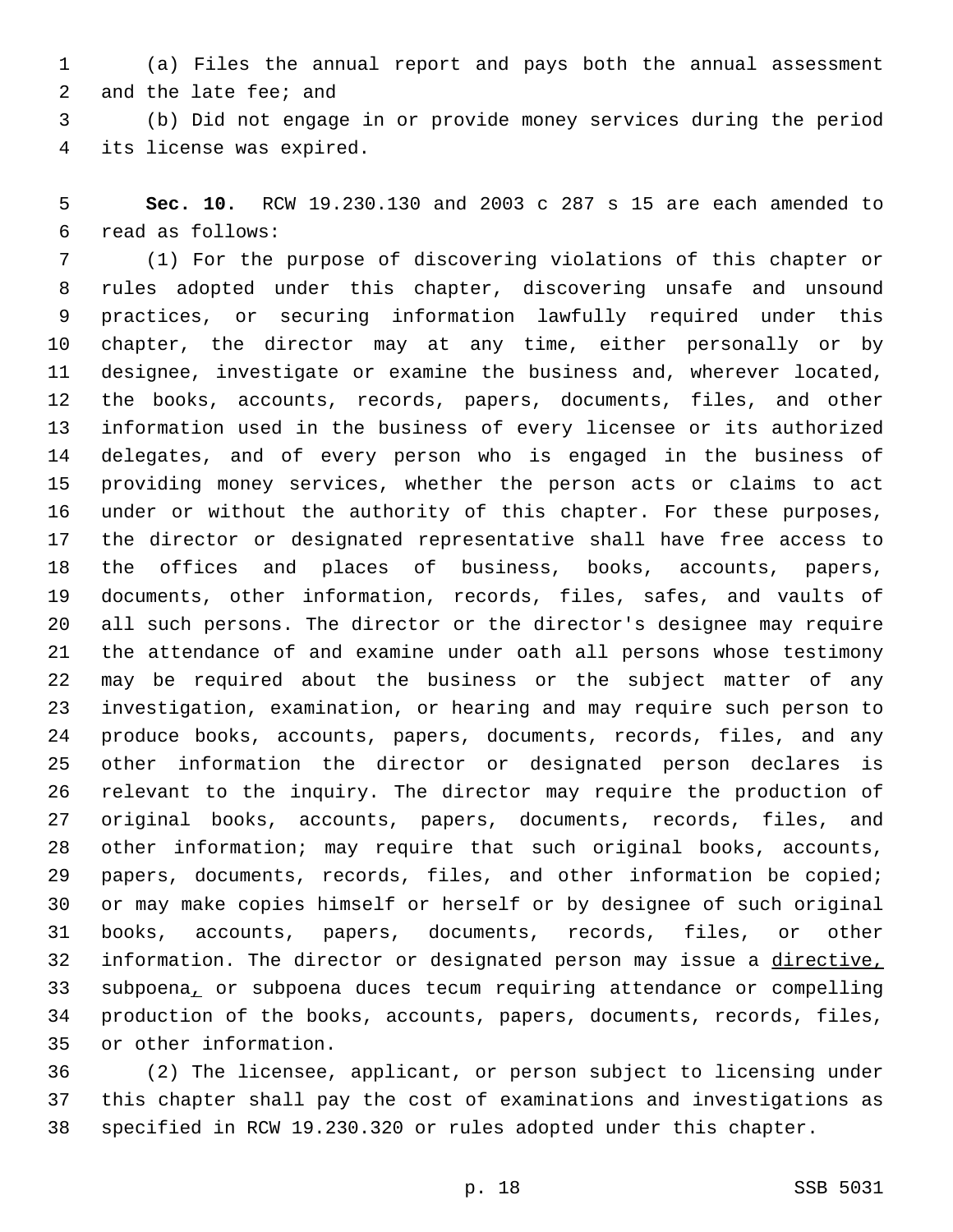(3) Information obtained during an examination or investigation under this chapter may be disclosed only as provided in RCW 19.230.190.3

 **Sec. 11.** RCW 19.230.140 and 2003 c 287 s 16 are each amended to 5 read as follows:

 (1) The director may: Conduct an on-site examination ((or investigation of)), participate in a joint or concurrent examination with other state or federal agencies, or investigate the books, accounts, records, papers, documents, files, and other information used in the business of every licensee or its authorized delegates in conjunction with representatives of other state agencies or agencies of another state or of the federal government. The director may accept an examination report or an investigation report of an agency of this state or of another state or of the federal government.

15 (2) A joint or concurrent examination or investigation, or an acceptance of an examination or investigation report, does not preclude the director from conducting an examination or investigation under this chapter. A joint report or a report accepted under this section is an official report of the director for all purposes.

 **Sec. 12.** RCW 19.230.150 and 2013 c 106 s 6 are each amended to 21 read as follows:

 (1) A licensee shall file with the director within thirty 23 ((business)) days any material changes in information provided in a licensee's application as prescribed in rule by the director. If this information indicates that the licensee is no longer in compliance with this chapter, the director may take any action authorized under this chapter to ensure that the licensee operates in compliance with 28 this chapter.

29 (2) A licensee shall ((file with the director within forty-five days after the end of each fiscal quarter a current list of all authorized delegates including the name, address, and email address, if available, of each authorized delegate providing money services to persons in Washington. The licensee shall also file with the director 34 within forty-five days after the end of each fiscal quarter a current list of all licensee locations providing money services to persons in Washington, including mobile locations, which includes the address, 37 and email address if available, of the licensee)) report all licensee branch locations and all authorized delegates to the nationwide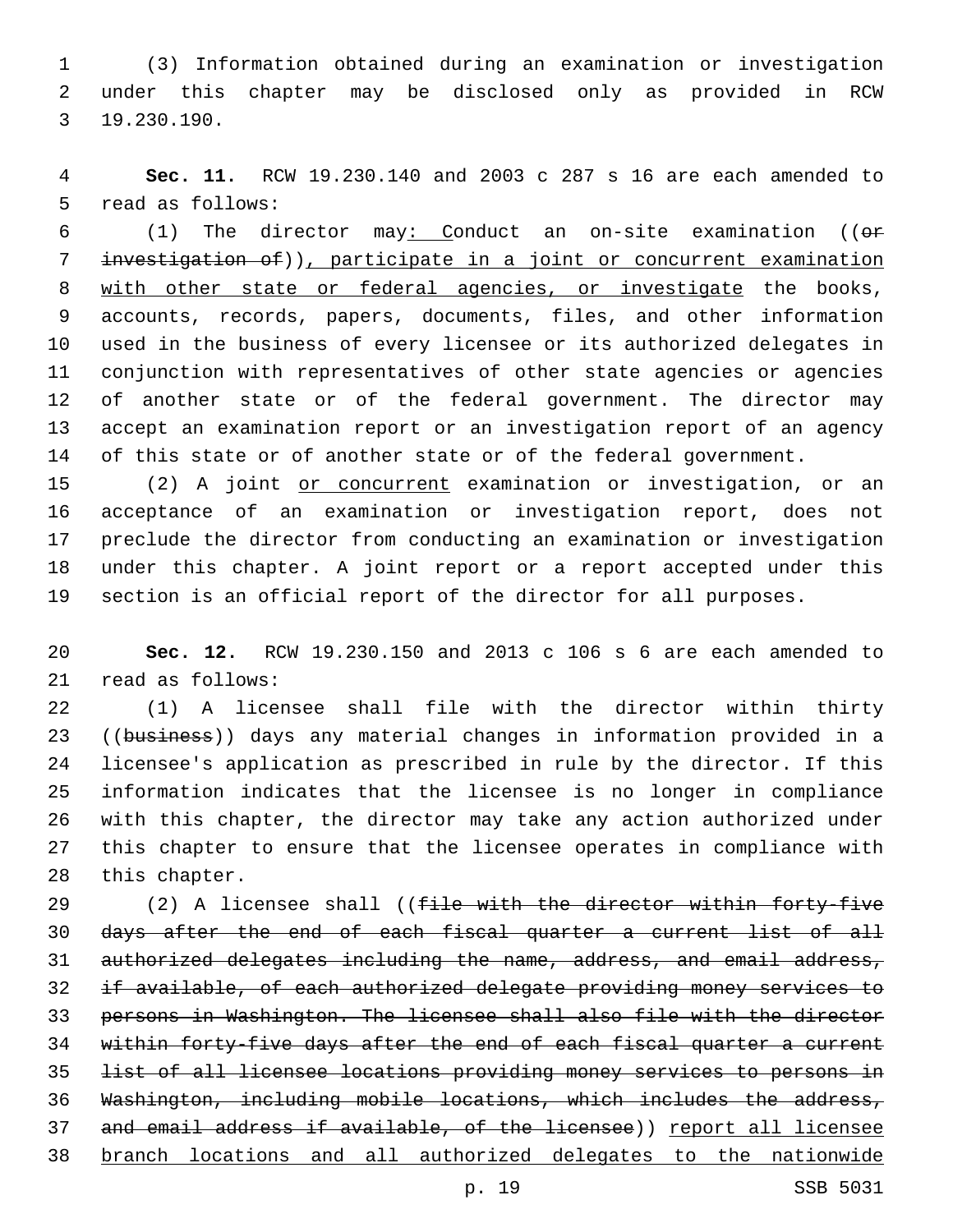licensing system within thirty days of the contractual agreement with the licensee to provide money services in Washington. Accurate records must be maintained within the licensing system as prescribed 4 in rule.

 (3) A licensee shall file a report with the director within one business day after the licensee has reason to know of the occurrence 7 of any of the following events:

 (a) The filing of a petition by or against the licensee, or any authorized delegate of the licensee, under the United States Bankruptcy Code (11 U.S.C. Sec. 101-110) for bankruptcy or 11 reorganization;

 (b) The filing of a petition by or against the licensee, or any authorized delegate of the licensee, for receivership, the commencement of any other judicial or administrative proceeding for its dissolution or reorganization, or the making of a general 16 assignment for the benefit of its creditors;

 (c) The commencement of a proceeding to revoke, suspend, restrict, or condition its license, or otherwise discipline or sanction the licensee, in a state or country in which the licensee 20 engages in business or is licensed;

 (d) The cancellation or other impairment of the licensee's bond 22 ((or other security));

 (e) A charge or conviction of the licensee or of an executive officer, responsible individual, board director of the licensee, or person in control of the licensee, for a felony; or

 (f) A charge or conviction of an authorized delegate for a 27 felony.

 **Sec. 13.** RCW 19.230.152 and 2014 c 36 s 4 are each amended to read as follows:29

30 Each licensee ((<del>on a nationwide licensing system</del>)) shall submit 31 reports of condition through a nationwide licensing system which must be in the form and must contain the information as the director may 33 require.

 **Sec. 14.** RCW 19.230.180 and 2010 c 73 s 8 are each amended to read as follows:35

 Every licensee and its authorized delegates shall file all reports required by federal currency reporting, recordkeeping, and suspicious transaction reporting requirements with the appropriate

p. 20 SSB 5031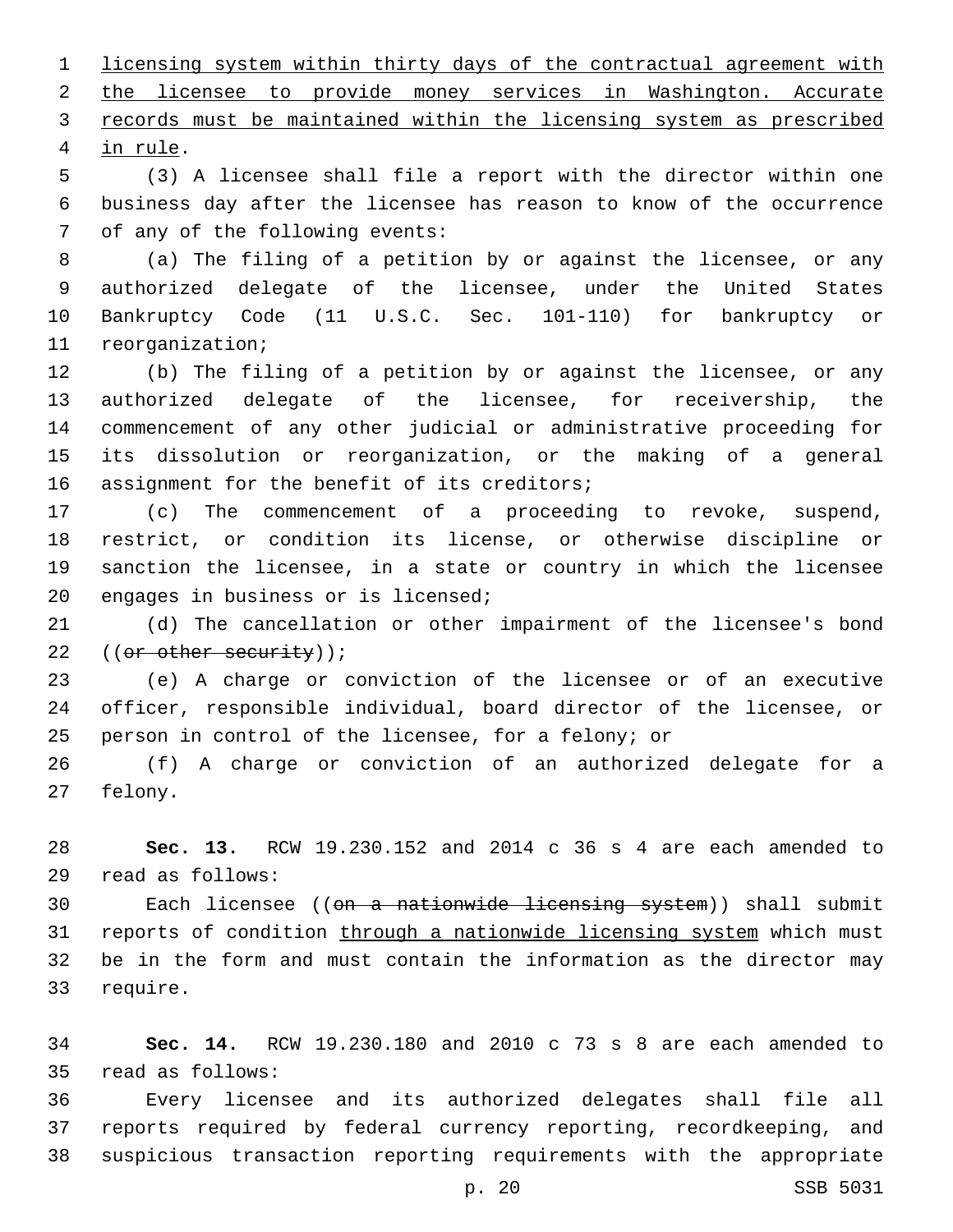1 federal agency as set forth in 31 U.S.C. Sec. 5311, 31 C.F.R. ((See. 103 (2000))) Part 1022, and other federal and state laws pertaining to money laundering. Every licensee and its authorized delegates shall maintain copies of these reports in its records in compliance 5 with RCW 19.230.170.

 **Sec. 15.** RCW 19.230.190 and 2005 c 274 s 237 are each amended to 7 read as follows:

 (1) Except as otherwise provided in subsection (2) of this section, all information or reports obtained by the director from an applicant, licensee, or authorized delegate and all information contained in, or related to, examination, investigation, operating, or condition reports prepared by, on behalf of, or for the use of the director, or financial statements, balance sheets, or authorized delegate information, are confidential and are not subject to 15 disclosure under chapter 42.56 RCW.

 (2) The director may disclose information not otherwise subject to disclosure under subsection (1) of this section to representatives of state or federal agencies who agree in writing to maintain the confidentiality of the information; or if the director finds that the release is reasonably necessary for the protection of the public and 21 in the interests of justice.

 (3) This section does not prohibit the director from disclosing 23 to the public a list of persons licensed or reported with the 24 department as authorized delegates under this chapter or the aggregated financial data concerning those licensees.

 **Sec. 16.** RCW 19.230.200 and 2013 c 106 s 7 are each amended to 27 read as follows:

28 (1)(a) A money transmitter licensee ((shall)) must maintain, at all times, permissible investments that have a market value computed in accordance with generally accepted accounting principles of not 31 less than the amount of the licensee's average ((outstanding money)) daily transmission liability. Average daily transmission liability means the sum of the daily amounts of a licensee's outstanding money transmissions, as computed each day of the month divided by the number of days in the month.

 (b) ((For the purposes of this section, average outstanding money transmission liability means the sum of the daily amounts of a licensee's outstanding money transmissions, as computed each day of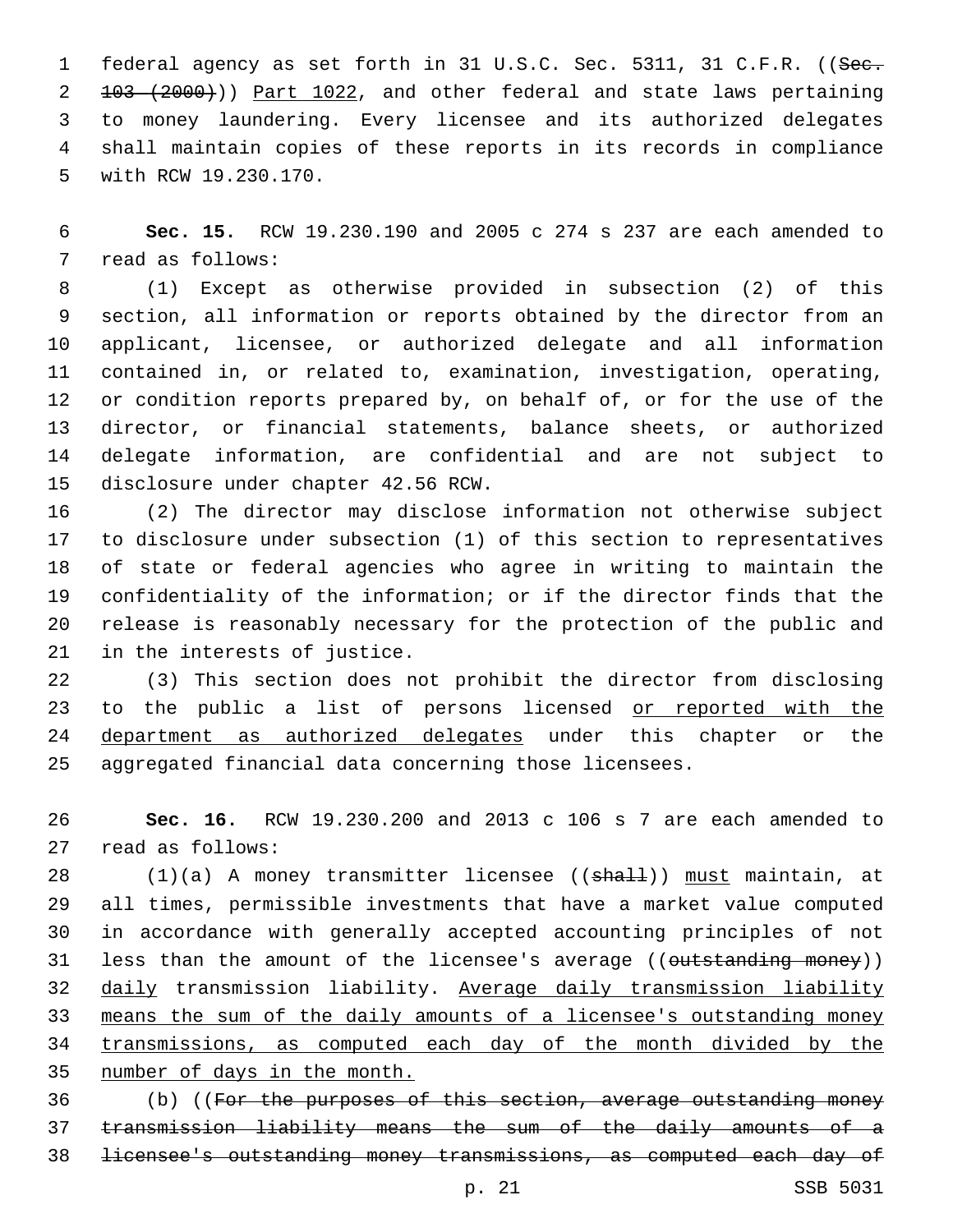the month divided by the number of days in the month)) A licensee transmitting virtual currencies must hold like-kind virtual currencies of the same volume as that held by the licensee but which is obligated to consumers in lieu of the permissible investments required in (a) of this subsection.

 (c) A licensee transmitting both money and virtual currency must maintain applicable levels and types of permissible investments as 8 described in (a) and (b) of this subsection.

 (2) The director, with respect to any money transmitter licensee, may limit the extent to which a type of investment within a class of permissible investments may be considered a permissible investment, except for money, time deposits, savings deposits, demand deposits, and certificates of deposit issued by a federally insured financial institution. The director may prescribe in rule, or by order allow, other types of investments that the director determines to have a safety substantially equivalent to other permissible investments.

 **Sec. 17.** RCW 19.230.210 and 2010 c 73 s 10 are each amended to 18 read as follows:

 (1) Except to the extent otherwise limited by the director under RCW 19.230.200, the following investments are permissible for a money 21 transmitter licensee under RCW 19.230.200:

22 (a) Cash((<del>, time</del>)) on hand. Time deposits, savings deposits, 23 demand deposits,  $((a))$  certificates of deposit, or senior debt obligations of an insured depositary institution as defined in section 3 of the federal Deposit Insurance Act (12 U.S.C. Sec. 1813) or as defined under the federal Credit Union Act (12 U.S.C. Sec.  $27 1781$ ;

 (b) Banker's acceptance or bill of exchange that is eligible for purchase upon endorsement by a member bank of the federal reserve system and is eligible for purchase by a federal reserve bank;

 (c) An investment bearing a rating of one of the three highest grades as defined by a nationally recognized organization that rates 33 securities;

 (d) An investment security that is an obligation of the United 35 States or a department, agency, or instrumentality thereof; an investment in an obligation that is guaranteed fully as to principal and interest by the United States; or an investment in an obligation of a state or a governmental subdivision, agency, or instrumentality 39 thereof;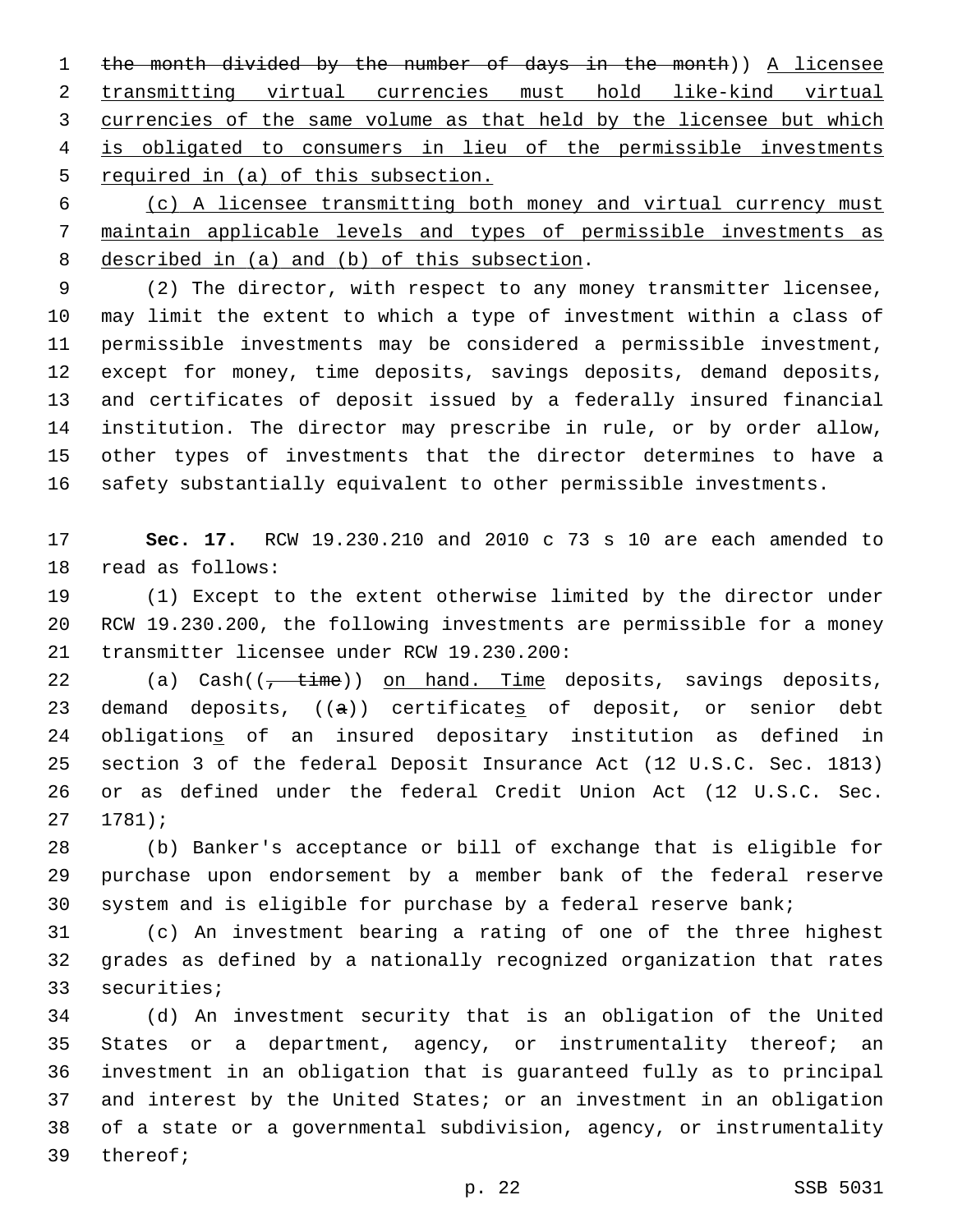(e) Receivables that are payable to a licensee from its authorized delegates, in the ordinary course of business, pursuant to contracts which are not past due or doubtful of collection, if the aggregate amount of receivables under this subsection (1)(e) does not exceed thirty percent of the total permissible investments of a licensee and the licensee does not hold, at one time, receivables under this subsection (1)(e) in any one person aggregating more than ten percent of the licensee's total permissible investments; and

 (f) A share or a certificate issued by an open-end management investment company that is registered with the United States securities and exchange commission under the Investment Companies Act of 1940 (15 U.S.C. Sec. 80(a)(1) through (64), and whose portfolio is restricted by the management company's investment policy to investments specified in (a) through (d) of this subsection.

 (2) The following investments are permissible under RCW 19.230.200, but only to the extent specified as follows:

 (a) An interest-bearing bill, note, bond, or debenture of a person whose equity shares are traded on a national securities exchange or on a national over-the-counter market, if the aggregate of investments under this subsection (2)(a) does not exceed twenty percent of the total permissible investments of a licensee and the licensee does not, at one time, hold investments under this subsection (2)(a) in any one person aggregating more than ten percent 24 of the licensee's total permissible investments;

 (b) A share of a person traded on a national securities exchange or a national over-the-counter market or a share or a certificate issued by an open-end management investment company that is registered with the United States securities and exchange commission under the Investment Companies Act of 1940 (15 U.S.C. Sec. 80(a)(1) through (64), and whose portfolio is restricted by the management company's investment policy to shares of a person traded on a national securities exchange or a national over-the-counter market, if the aggregate of investments under this subsection (2)(b) does not exceed twenty percent of the total permissible investments of a licensee and the licensee does not, at one time, hold investments under this subsection (2)(b) in any one person aggregating more than ten percent of the licensee's total permissible investments;

 (c) A demand-borrowing agreement made to a corporation or a subsidiary of a corporation whose securities are traded on a national securities exchange, if the aggregate of the amount of principal and

p. 23 SSB 5031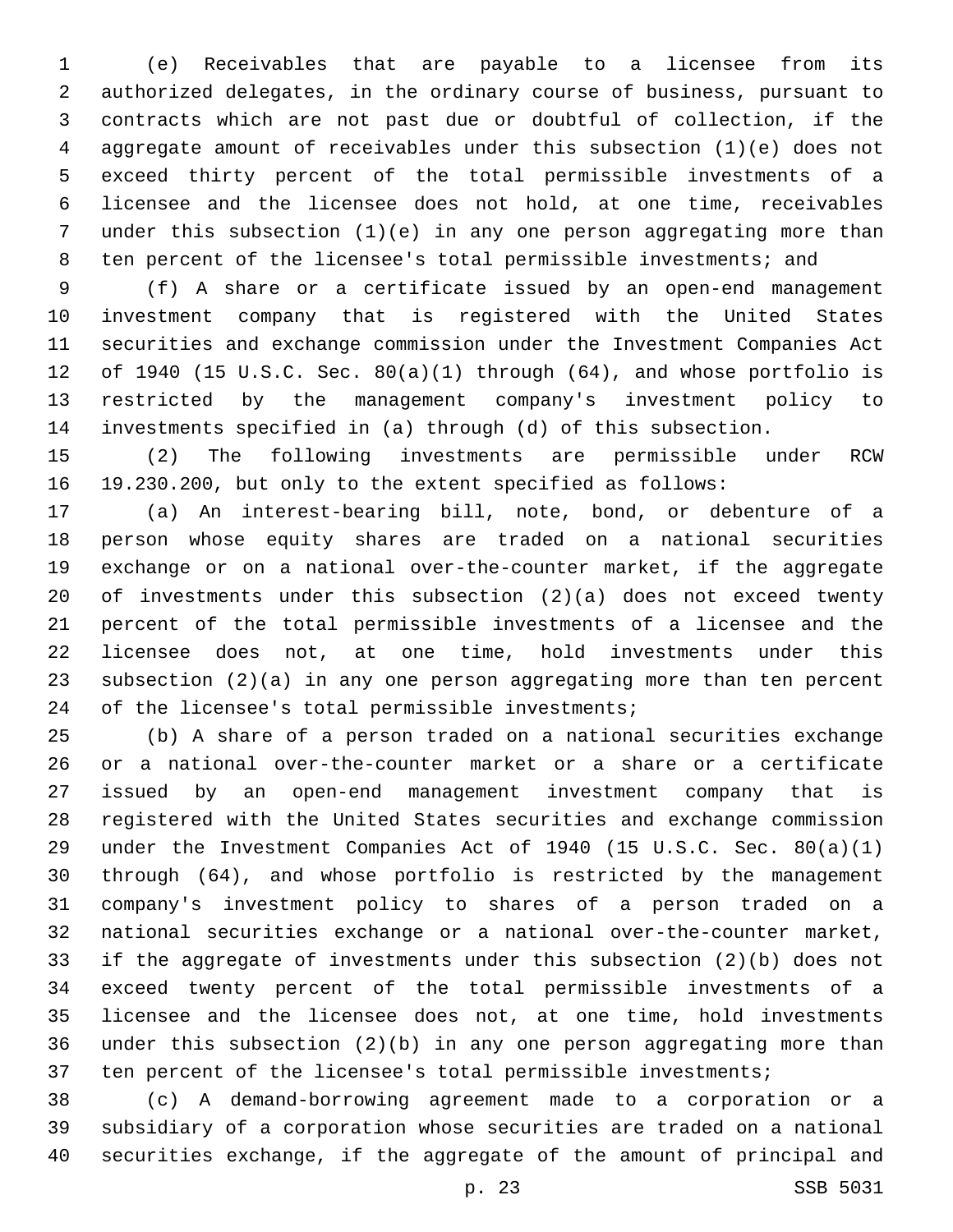interest outstanding under demand-borrowing agreements under this subsection (2)(c) does not exceed twenty percent of the total permissible investments of a licensee and the licensee does not, at one time, hold principal and interest outstanding under demand- borrowing agreements under this subsection (2)(c) with any one person aggregating more than ten percent of the licensee's total permissible 7 investments; and

 (d) Any other investment the director designates, to the extent 9 specified in rule by the director.

 (3) The aggregate of investments under subsection (2) of this section may not exceed fifty percent of the total permissible 12 investments of a licensee.

 (4) A licensee may not use any portion of a restricted asset as a permissible investment. Restricted assets include, but are not limited to, surety bonds or any other assets pledged to other persons or entities. The director may establish by rule other restricted 17 assets.

 **Sec. 18.** RCW 19.230.250 and 2003 c 287 s 27 are each amended to 19 read as follows:

 (1) If the director has reason to believe that a person has violated or is violating RCW 19.230.030 or 19.230.080, the director or the director's designee may conduct an examination or investigation as authorized under RCW 19.230.130.23

 (2) If as a result of such investigation or examination, the director finds that a person has violated RCW 19.230.030 or 19.230.080, the director may issue a temporary cease and desist order 27 as authorized under RCW 19.230.260.

 (3) If as a result of such an investigation or examination, the director finds that a person has violated RCW 19.230.030 or 19.230.080, the director may issue an order to prohibit the person from continuing to engage in providing money services, to compel the person to pay restitution to damaged parties, to impose civil money penalties on the person, which may include the costs and expenses to investigate and prosecute violations of this chapter, and to prohibit from participation in the affairs of any licensee or authorized delegate, or both, any executive officer, person in control, or 37 employee of the person.

 (4) The director may petition the superior court for the issuance of a temporary restraining order under the rules of civil procedure.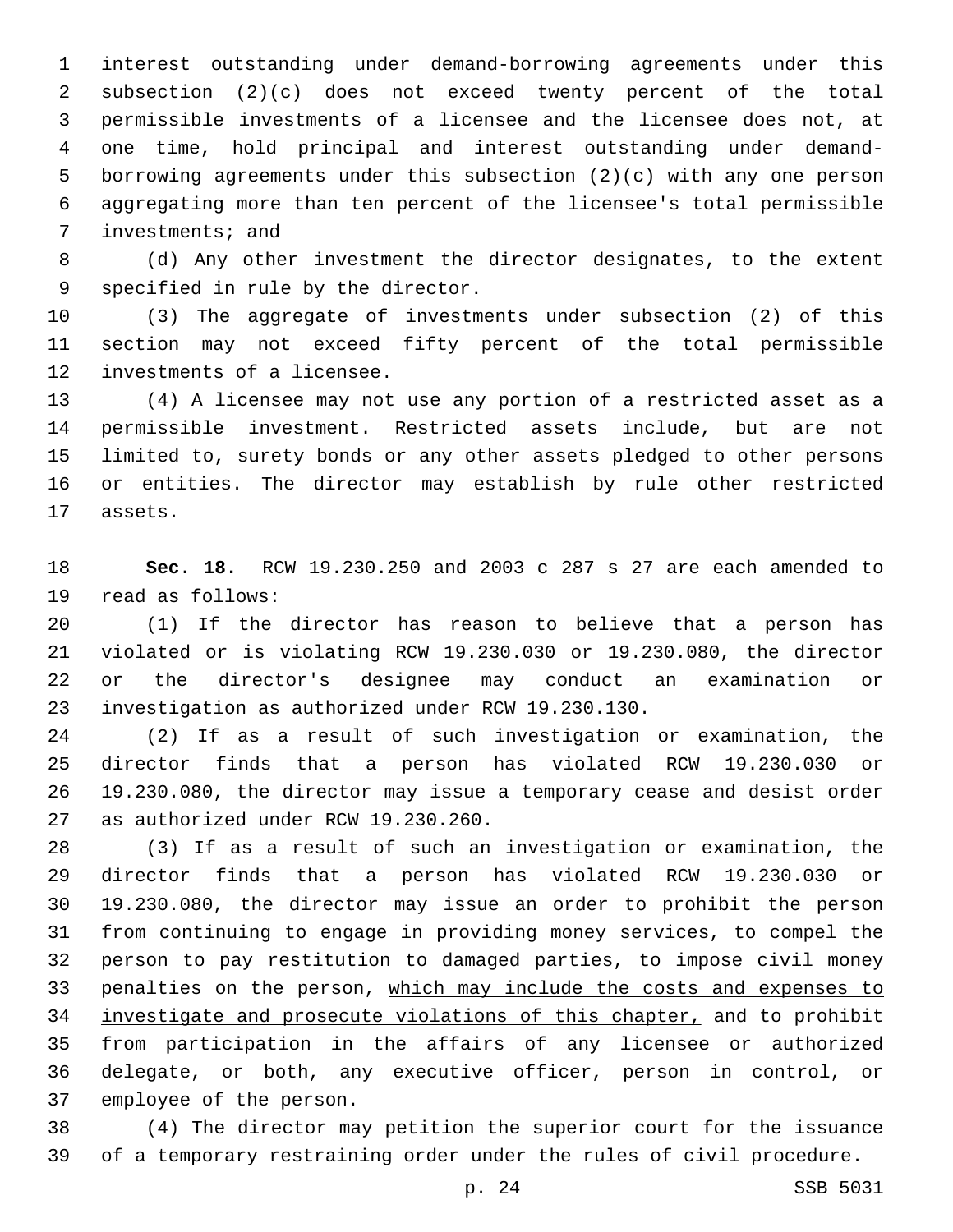**Sec. 19.** RCW 19.230.290 and 2003 c 287 s 31 are each amended to 2 read as follows:

 The director may assess a civil penalty against a licensee, responsible individual, authorized delegate, or other person that violates this chapter or a rule adopted or an order issued under this chapter in an amount not to exceed one hundred dollars per violation per day for each day the violation is outstanding, plus this state's costs and expenses for the investigation and prosecution of the 9 matter, including reasonable attorneys' fees.

 **Sec. 20.** RCW 19.230.320 and 2010 c 73 s 11 are each amended to read as follows:11

 (1) The director shall establish fees by rule sufficient to cover the costs of administering this chapter. The director may establish different fees for each type of license authorized under this 15 chapter. These fees may include:

 (a) An annual assessment specified in rule by the director paid 17 by each licensee on or before the annual assessment due date;

 (b) A late fee for late payment of the annual assessment as 19 specified in rule by the director;

 (c) An hourly investigation fee to cover the costs of any investigation of the books and records of a licensee or other person 22 subject to this chapter;

 (d) A nonrefundable application fee to cover the costs of processing license applications made to the director under this 25 chapter;

 (e) An initial license fee to cover the period from the date of licensure to the end of the calendar year in which the license is 28 initially granted; and

 (f) A transaction fee or set of transaction fees to cover the administrative costs associated with processing changes in control, changes of address, and other administrative changes as specified in 32 rule by the director.

 (2) The director shall ensure that when an examination or investigation, or any part of the examination or investigation, of any licensee applicant or person subject to licensing under this chapter, requires travel and services outside this state by the director or designee, the licensee applicant or person subject to licensing under this chapter that is the subject of the examination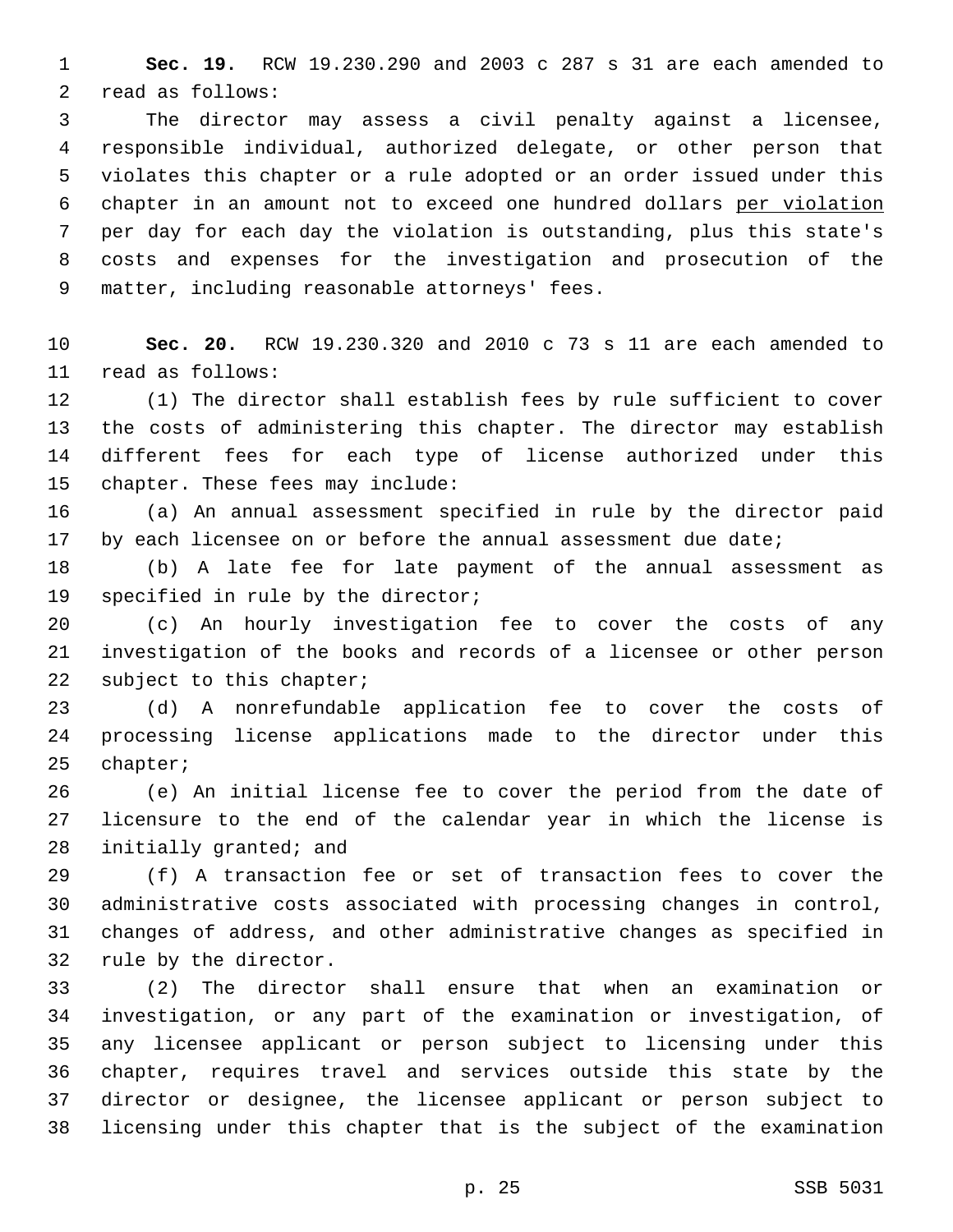or investigation shall pay the actual travel expenses incurred by the director or designee conducting the examination or investigation.

 (3) All moneys, fees, and penalties collected under this chapter shall be deposited into the financial services regulation account.

 (4) The director or designee may waive all or a portion of the fees and assessments under this chapter.

 NEW SECTION. **Sec. 21.** A new section is added to chapter 19.230 8 RCW to read as follows:

 (1) Virtual currency licensees must provide to any person seeking to use the licensee's products or services the disclosures required 11 by subsection (2) of this section.

 (2) As applicable, virtual currency licensees must make the 13 following disclosures:

 (a) A schedule of all fees and charges the licensee may assess on a transaction, how the fees and charges will be calculated if not set in advance and disclosed, and the timing of the fees and charges.

 (b) Whether the product or service provided is insured or guaranteed by an agency of the United States, such as the federal deposit insurance corporation or the securities investor protection corporation or by private insurance against theft or loss, including 21 cybertheft or theft by other means.

 (c) A notice that the transfer of virtual currency or digital units is irrevocable and any exception to the irrevocability of 24 transfer.

 (d) A notice describing the licensee's liability for unauthorized, mistaken, or accidental transfers and, describing the user's responsibility for providing notice of such mistake to the licensee and of general error-resolution rights applicable to any 29 transaction.

 (3) Licensees must provide any additional disclosures the 31 director may require as set forth in rule.

 (4) Disclosures required by this section must be made separately from any other information provided by the licensee and in a clear 34 and conspicuous manner.

 **Sec. 22.** RCW 19.230.330 and 2014 c 206 s 1 are each amended to read as follows:36

 (1)(a) Every money transmitter licensee and its authorized delegates shall transmit the monetary equivalent of all money or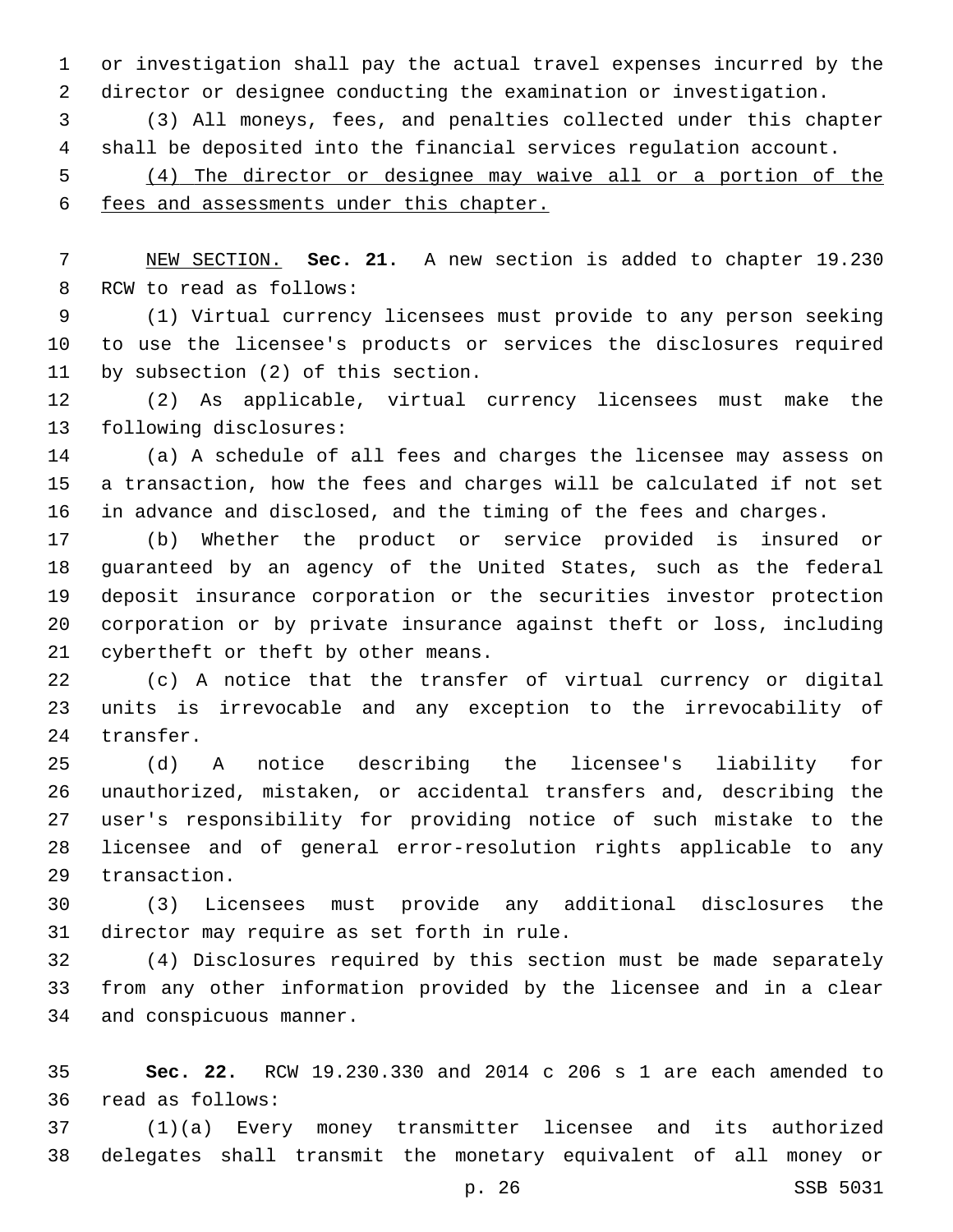equivalent value received from a customer for transmission, net of any fees, or issue instructions committing the money or its monetary equivalent, to the person designated by the customer within ten business days after receiving the money or equivalent value, unless otherwise ordered by the customer or when the transmission is for the payment of goods or services or unless the licensee or its authorized delegate has reason to believe that a crime has occurred, is occurring, or may occur as a result of transmitting the money. For purposes of this subsection, money is considered to have been transmitted when it is available to the person designated by the customer and a reasonable effort has been made to inform this designated person that the money is available, whether or not the designated person has taken possession of the money. As used in this subsection, "monetary equivalent," when used in connection with a money transmission in which the customer provides the licensee or its authorized delegate with the money of one government, and the designated recipient is to receive the money of another government, means the amount of money, in the currency of the government that the designated recipient is to receive, as converted at the retail exchange rate offered by the licensee or its authorized delegate to 21 the customer in connection with the transaction.

 (b) A money transmitter licensee that accepts money or its equivalent from consumers purchasing goods or services from third- party merchants and transmits the money or its equivalent to those merchants selling the goods or services to the consumer must:

 (i) Transmit the money or its equivalent to the merchant within the time frame agreed upon in the merchant's agreement with the money 28 transmitter licensee; and

 (ii) Conspicuously disclose to the merchant in the agreement the money transmitter licensee's authority to place a hold or delay in transmittal of consumer money or its equivalent for more than ten business days and the general circumstances under which the merchant 33 may be subject to a hold or delay.

 (2)(a) Every money transmitter licensee and its authorized delegates shall provide a receipt to the customer that clearly states the amount of money presented for transmission and the total of any fees charged by the licensee. If the rate of exchange for a money transmission to be paid in the currency of another country is fixed by the licensee for that transaction at the time the money transmission is initiated, then the receipt provided to the customer